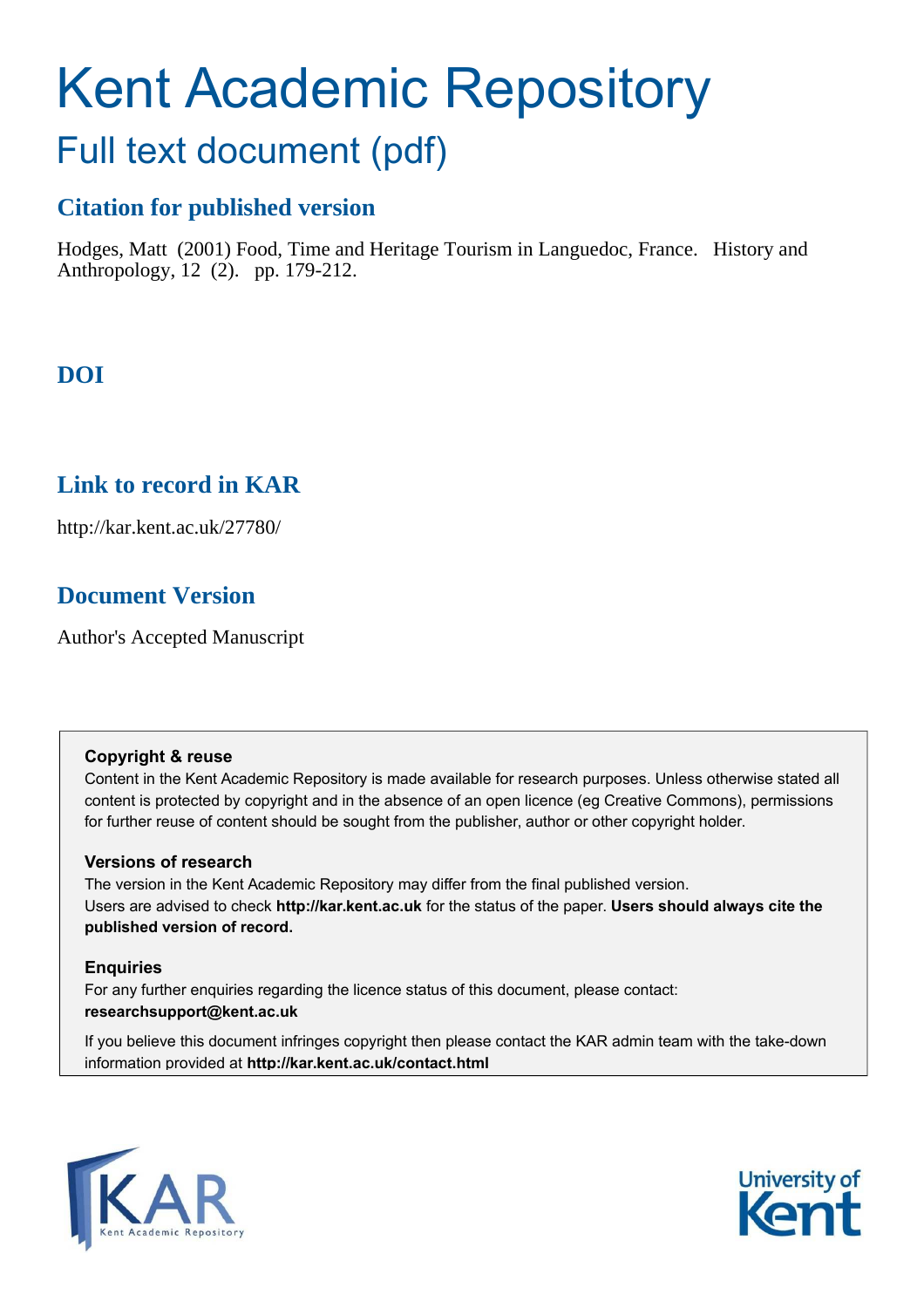## **FOOD, TIME, AND HERITAGE TOURISM IN LANGUEDOC, FRANCE**

#### **DR MATT HODGES**

#### *POSTPRINT*

**Published in History and Anthropology 12(2): 179-121, 2001 http://www.tandfonline.com/doi/abs/10.1080/02757206.2001.9960932#.VG9hPousWSo**

#### **Contact Details:**

School of Anthropology and Conservation, University of Kent, Canterbury, Kent, CT2 7NZ, UK ; email: [m.hodges@kent.ac.uk;](mailto:m.hodges@kent.ac.uk) tel: + 44 (0)1227 823835.

#### **ABSTRACT**

*This paper presents an ethnographic portrait and analysis of the historical development of heritage tourism in a Southern French village. Using the occasion of a failed village fête in the summer of 1997 as a focus, it details the local and regional factors that have influenced the emergence of heritage tourism in the village, and outlines the conflicts that have arisen over it. Such conflicts appear to lie behind the fête's failure, and the paper addresses in particular the reinvention of local cuisine, as much local heritage tourism centres on the consumption of food products. Theoretically, the paper demonstrates the benefits of considering heritage in relation to Munn's symbolic theory of temporality: such an analysis permits a detailed consideration of exactly what is at issue in the social production and consumption of heritage. However, the paper stresses the importance of locating such an analysis within a material, historical framework.*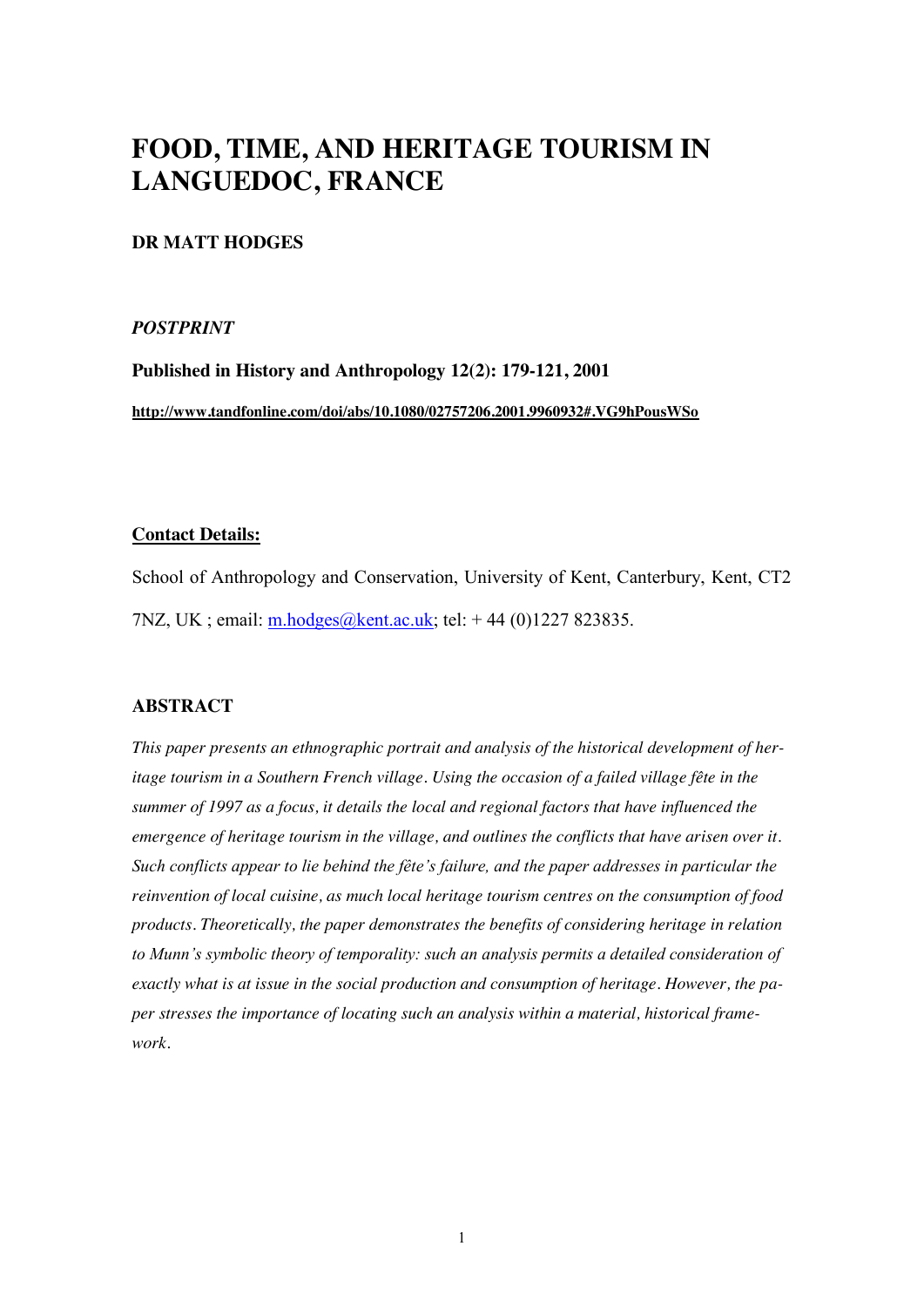#### **PREAMBLE**

The football club's summer fund-raising fête had been marketed, through the modest channels of local publicity, as the party of the season. But when Pierre Cadassus awoke on the morning of the  $15<sup>th</sup>$  of August 1997, he might have been forgiven for thinking that the previous night's events had actually amounted to the humiliation of a lifetime. Indeed, the fact that he was still president of the Monadières village football club, whose young members had been at the origin of the disaster, probably only increased his sense of disbelief. Later that same morning I was down by the lake, helping Jean and Monique scrub the algae off the underside of their boat, when he pulled up sharply in his car. 'I'm gutted!' he said across to us, leaning out of the window. 'I can't believe it. You try to help people out, and this is what you get in return.' He shrugged his shoulders and, looking away across the water, shook his head slowly from side to side. 'I mean, I really can't believe it. Six hundred people to serve, and no waiters… What did they think they were playing at? The food just sat on the plates going cold. Well, I've had enough of the lot of them.' We already knew what had happened the previous night. Everyone did. In fact, some were saying he'd had it coming for a long time. What had Pierre Cadassus, and others like him, done to create such animosity in Monadières? Such conflicts in the village, I argue in this article, over the ways in which the local past was being remembered and represented or, in Munn's (1992) phrase, 'temporalized' through packaging local food products for tourist consumption, are symptomatic of the problematic effects of the recent development of rural heritage tourism in the area. In the pages that follow I discuss the complexities of these developments historically, suggesting that an understanding of such phenomena, and the conflicts they have given rise to, is facilitated by a symbolic interpretation of associated temporalizing practices and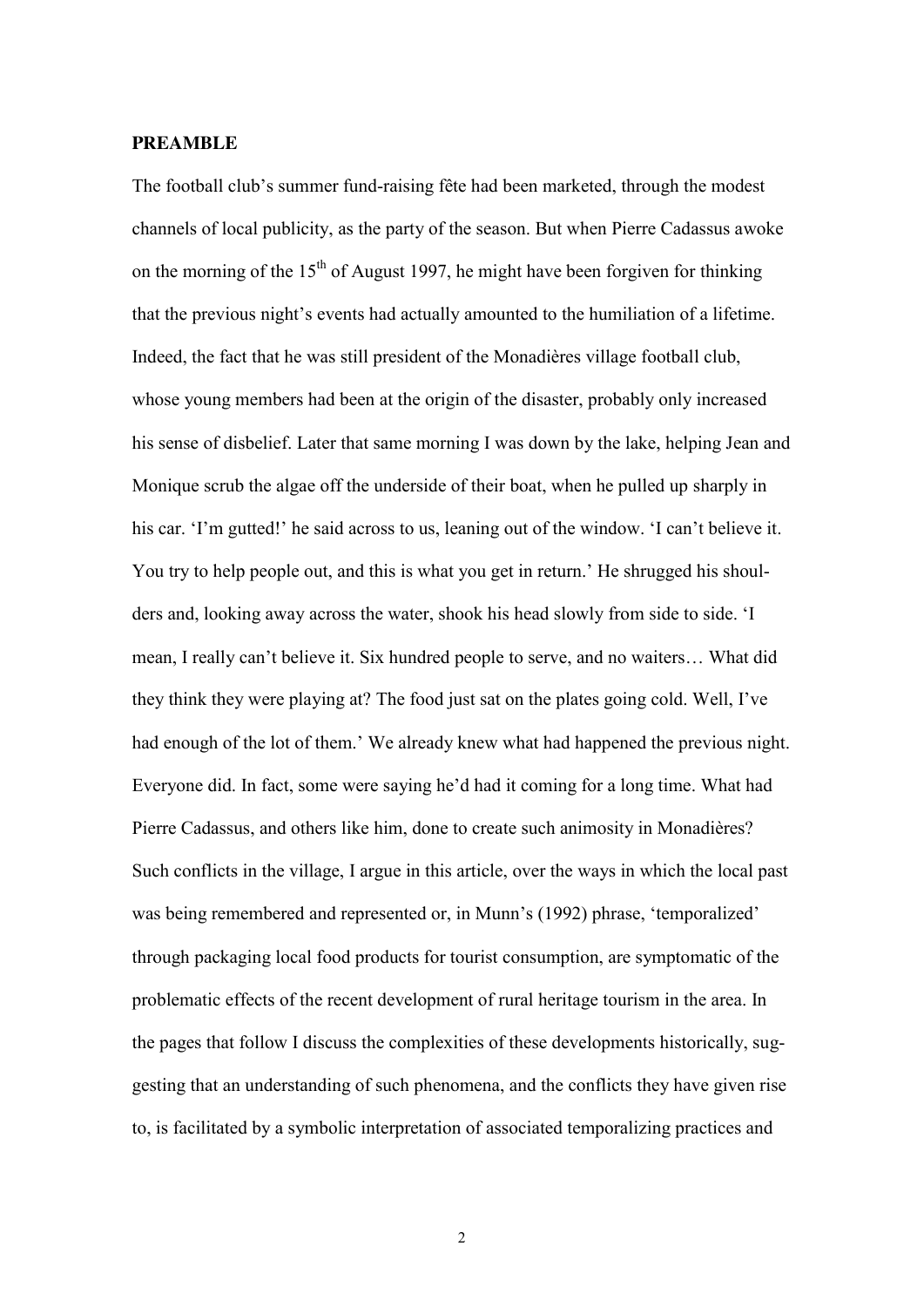idioms in the locality. My approach therefore involves utilising Munn's (1992) symbolic approach to the anthropology of time alongside a more materialist emphasis on recent history.<sup>1</sup> At the same time, with respect to anthropological discussion of the effects of heritage tourism on rural populations in Western Europe, the focus of my ethnography on the complexities of such developments complements other assessments of similar phenomena in recent years (Boissevain 1992, 1996, Abram 1994, Abram *et al.* 1997).

#### **INTRODUCTIONS AND ORIENTATIONS**

The lake we were standing by when Pierre Cadassus drove up borders the Mediterranean Sea, some 10 kilometres from the city of Narbonne in the Aude *département* of the Languedoc *région* of Southern France, and during my stay was still fished by the 12 remaining fishermen from the village of Monadières, including Pierre Cadassus himself, for the eels that swim in its briny waters. $2$  Monadières, a village of some 500 permanent inhabitants and where I lived and worked, was clustered on and around an outcrop of rock that juts out into the lake's southern half. The administrative centre of the *commune* that bears its name, its arid, stony earth, crossed by the motorway that led from Montpellier and Toulouse in the north to Barcelona in the south, was covered with stubby vines whose grapes contributed to produce the well-known wines of the Corbières. The village population, however, was far from comprising an integrated, indigenous community living off fishing and agriculture. While a third of permanent residents did claim an indigenous heritage, the other two-thirds were either second or third generation, or more recent immigrants, and 30% of the houses in the village belonged to second-home owners, of predominantly urban, north European origin. Any sense of local community was thus significantly fragmented. Agriculture and fishing were also no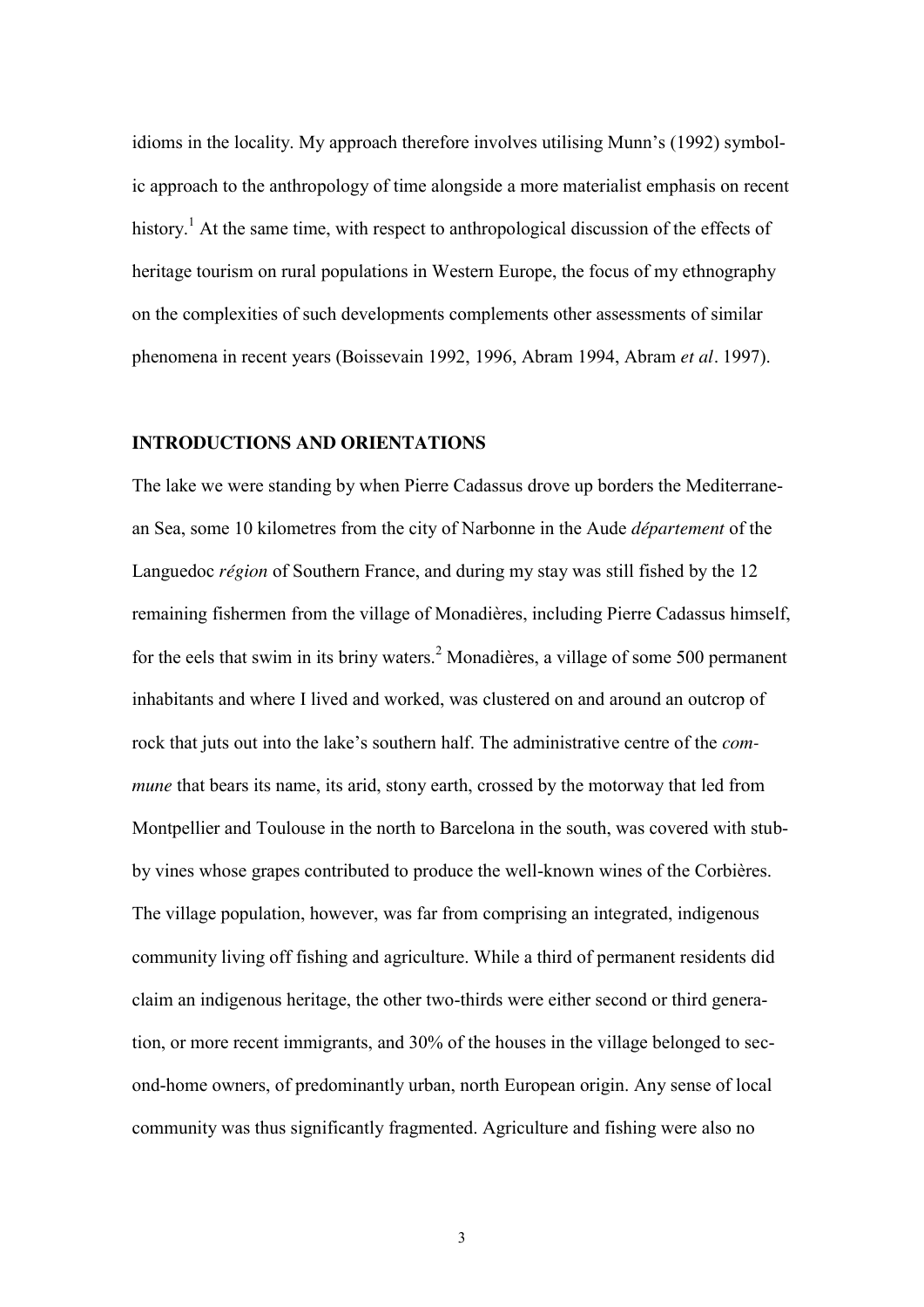longer the predominant local sources of employment: in 1990, only 15% of the village lived exclusively off viticulture and fishing, as opposed to 75% in 1946, and the many other people who grew grapes did so to supplement an income derived principally from other jobs, 50% of the active population working in the shops, service industries, and factories of nearby Narbonne, only ten minutes away by car.<sup>3</sup> The decreasing importance of Monadières as a site of economic activity, however, has recently been countered, as during the 1980s and 1990s some people began to cash in on the growing numbers of tourists that wandered from the beaches in the summer months to frequent the villages of the hinterland. One couple, for example, who came to Monadières in the 1980s, lived off a restaurant and antiques shop they ran in the village, while others, such as Pierre Cadassus himself, who owned the other two restaurants there, prepared and sold food in conjunction with other activities.

 Historical change in France in the last 40 years, as in many other parts of the world, has been substantially influenced by the growth of an internal, and international tourist industry. In Languedoc, this initially took the form of a series of state-inspired coastal developments during the 1960s and 1970s, which resulted in the building of extensive tourist accommodation and other related infrastructure along all parts of the region's coastline. Monadières, and two other villages on the lake's borders, in fact remain the only coastal settlements in proximity to water throughout the whole of Languedoc which have escaped substantial restructuring. This does not mean, however, that there have not been attempts at development, and the reason why the village has not ended up like nearby Gruissan, which has multiplied in size by approximately six times in the last thirty years, has been mainly due to resistance at key times from the village municipality, and the expense of initiating large building developments on the edge of a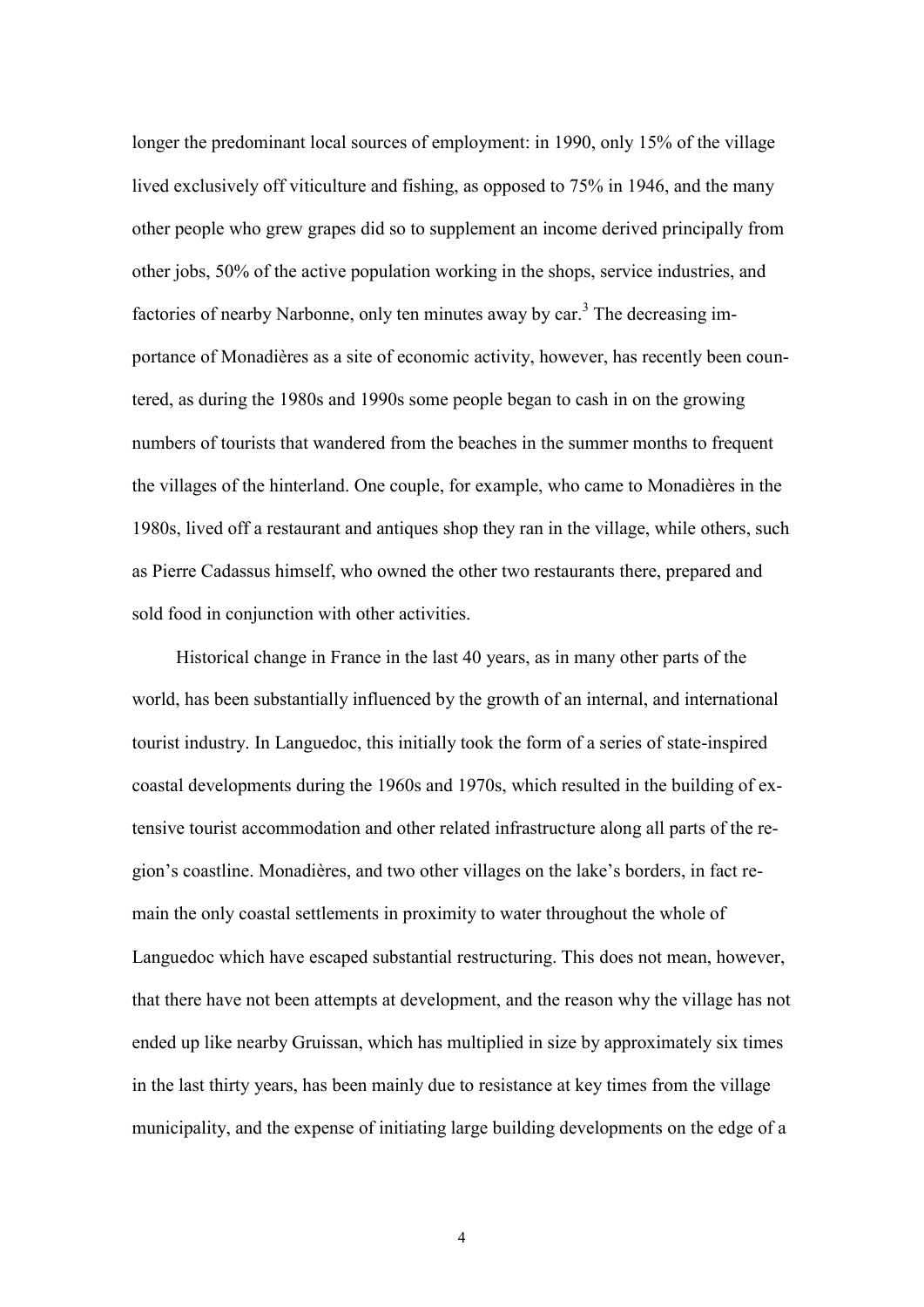lake whose water levels are subject to dramatic change depending on the direction of the wind. Consciousness of the potential threat posed by tourist development within the village is therefore high, and the conflicts I witnessed in Monadières over the activities I discuss here must be seen in the light of long-term local debates over the benefits, and drawbacks, of possible future tourist development.

 The specific issues over which conflict occurred during my stay in the village are, however, related to a more recent initiative in tourism in the area, dating from the early 1980s, and concerning the ways in which tourists can be encouraged to travel inland from the beaches and purchase local products such as food. The activities of Pierre Cadassus and others like him involved commodifying local cuisine and food products, and packaging them as components of local culinary 'traditions', principally for sale to these tourists. While such developments form part of the general phenomenon of 'cultural tourism',<sup>4</sup> I employ the term 'heritage tourism' here to underline their historical emphasis and temporal component. Turning to the relevant literature for orientation, with respect to the temporal identity of these products they can be identified with what various writers have termed 'the heritage industry'. Writers on heritage have frequently taken two opposing viewpoints on the benefits and drawbacks of 'the heritage industry' as a general phenomenon. Samuel (1994), for example, exemplifies a populist line, viewing the widespread consumption of history as a celebration by the masses of multiple, popular pasts; Hewison (1987) and Wright (1985) have suggested by contrast that 'heritage' is in fact a neatly packaged, pacifying version of past events which smoothes over the potentially subversive and emancipatory value of the past made much of by writers such as Benjamin (1992). When viewed from the perspective of writings on modernity, a principal source for theoretical material on past-present relations in Europe, social de-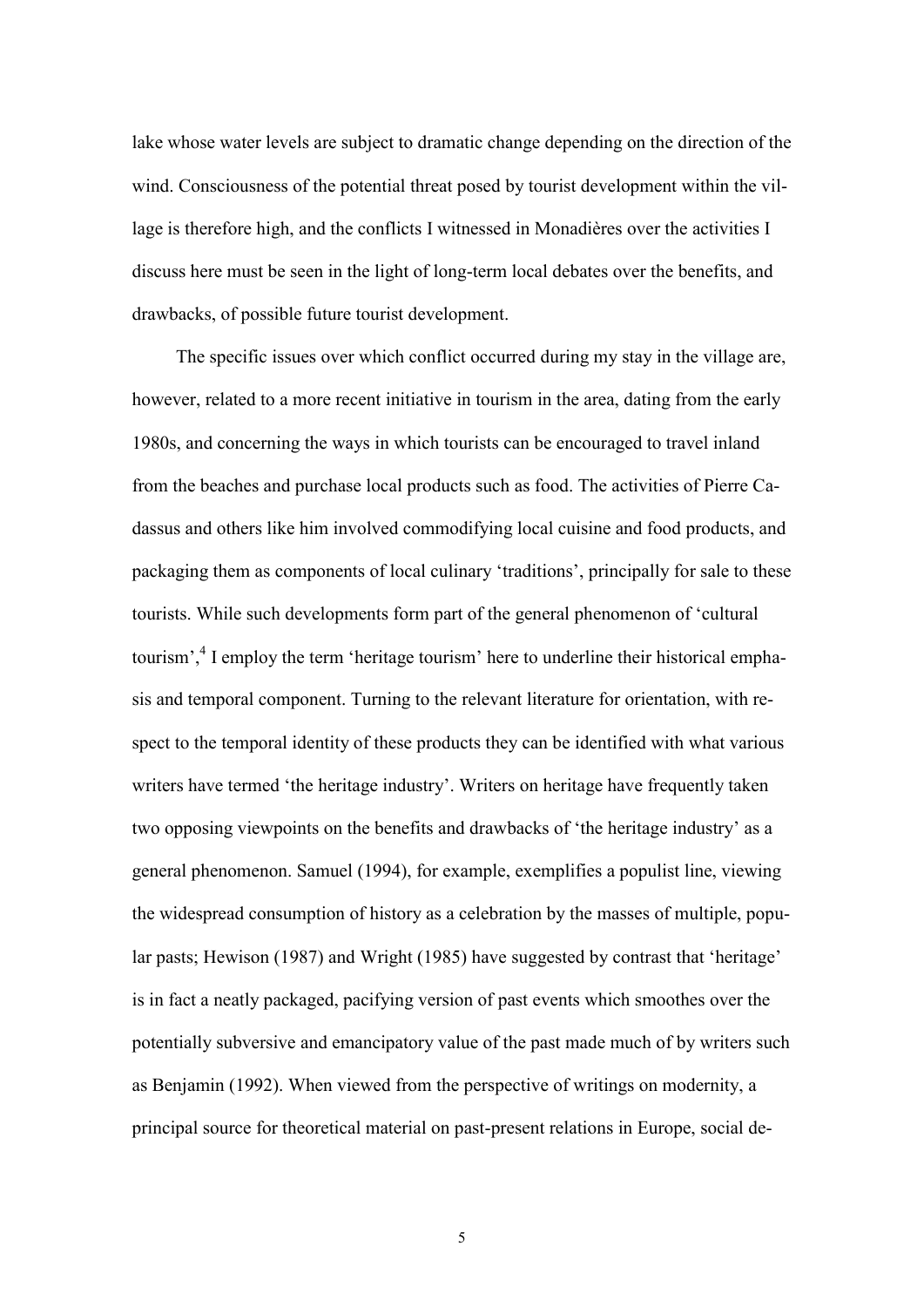velopments encompassing heritage tourism are, ironically, often interpreted as involving a break with 'tradition', or sometimes as involving the invention of 'traditions'. Problematically, therefore, writers such as Giddens (1990, 1991) do not provide the apparatus for unravelling the temporal idioms of heritage, regarding either a theoretical, or indigenous perspective.<sup>5</sup> As for work on tourism in Europe, much has been written on areas of intensive tourism, where local populations have frequently created staged arenas of social life for the purpose of tourist consumption, while behind the scenes people live out their private lives in seclusion (Boissevain 1992, 1996). For places such as Monadières, which has been integrated into a decentralized heritage tourism network, early, negative assessments (e.g. Greenwood 1989) that apparently overlooked the agency of local populations have been rightly corrected by more comprehensive analyses that emphasize the positive aspects of such economic developments for local people (see Abram 1994, 1996, 1997 for France). However, the situation in Monadières remains complex and uncertain, as we shall see.

 In response to these current viewpoints, as I have roughly characterized them here, in this paper I consider the historical developments relating to tourism that have taken place in Monadières during the last 20 years, and focus on the conflicts that have arisen as a result of these processes. Involving as this does an examination of the sorts of temporal claims being made for locally produced commodities, I also engage to a certain extent with writers on modernity and tradition, arguing that such conflicts can only be understood if more attention is paid to the ways in which temporal relations are symbolically constructed. The conflicts that erupted at the summer fête in 1997 illustrate how disagreement that existed within the village over the exploitation by some individuals of aspects of local ways of life has clearly not yet settled into the sorts of pub-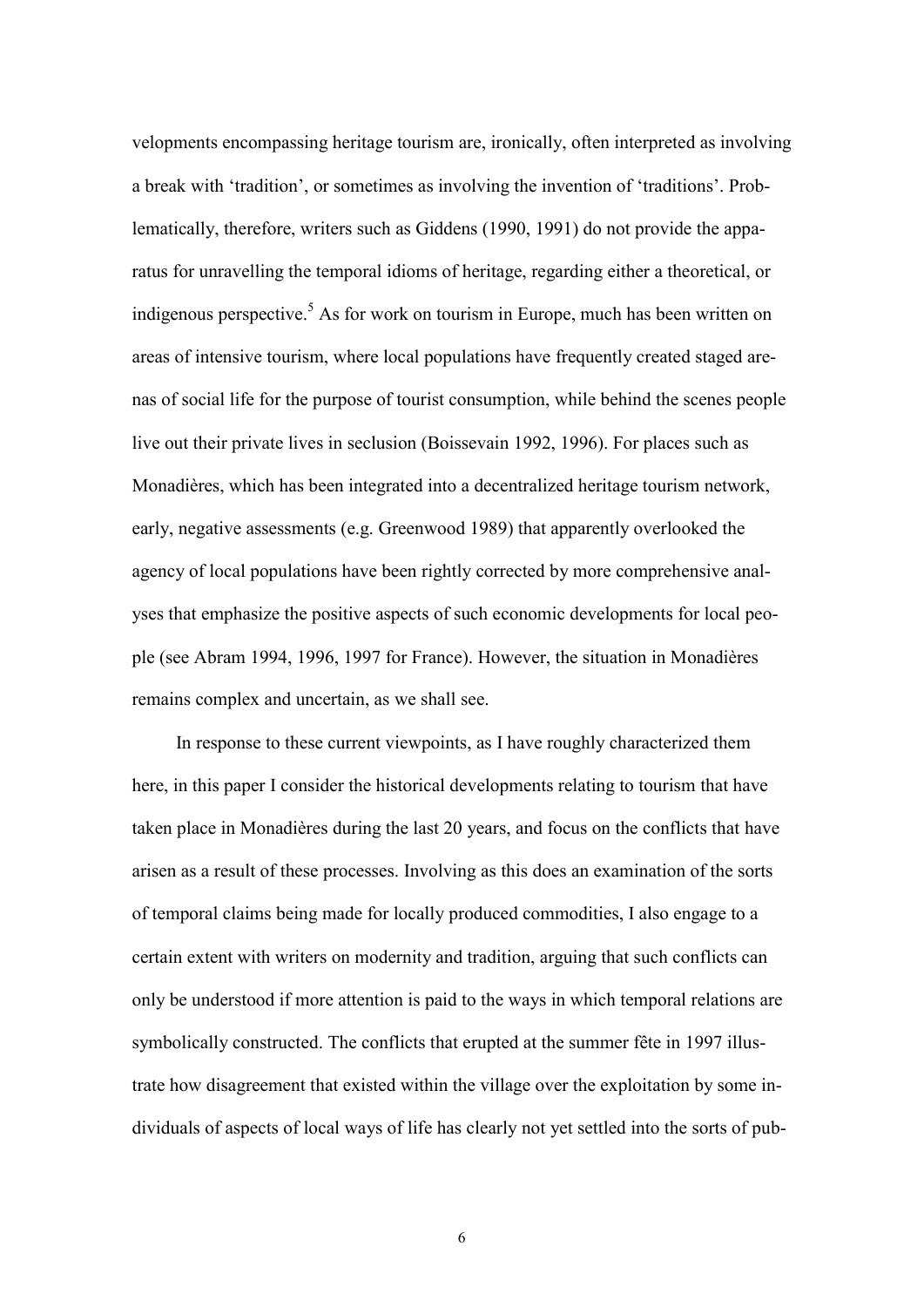lic-private divide or consensus noted for some other parts of Europe. From an ethnographic point of view, this case study also demonstrates how in Monadières, local opinion and methods of coping with tourists, and the possible benefits and drawbacks to be had from heritage tourism development, are more idiosyncratic than sociological writings on the heritage industry would suggest. In Monadières, the symbolic dimensions of such heritage commodities in fact constitute rival forms of local history and temporalizing the past, which have entered into conflict with other practices of remembering.

#### **PLACING HERITAGE IN HISTORY**

Sometimes, as both storytellers and political economists might agree, to understand a single moment it is necessary to tell a story that stretches over many years. Why had the young men of the football club walked out on Pierre Cadassus? When he had introduced nylon netting and fast outboard motors to fishing in the 1960s, and the other fishermen had poured scorn on his arrogance, many of them had not even been born. Yet, when the other fishermen had noticed Pierre Cadassus' success, and the increase in his catches, they had quickly taken up the new techniques, and some of these same young men had grown up with the comforts that money could buy. Wasn't this one reason to be grateful to Pierre Cadassus? Wasn't what he'd been doing to bring tourists into the village in more recent times going to benefit everyone just like what he had done for fishing so many years before? People I knew in Monadières who had spent their lives in the village remembered the 1960s and 1970s as a time of change in all sorts of ways, for good and for bad. For some, it was the time when women had begun going to the café, and many had learned to drive; for others, when fishermen with more money had built large houses over the vines of landowners who were selling up to make a last quick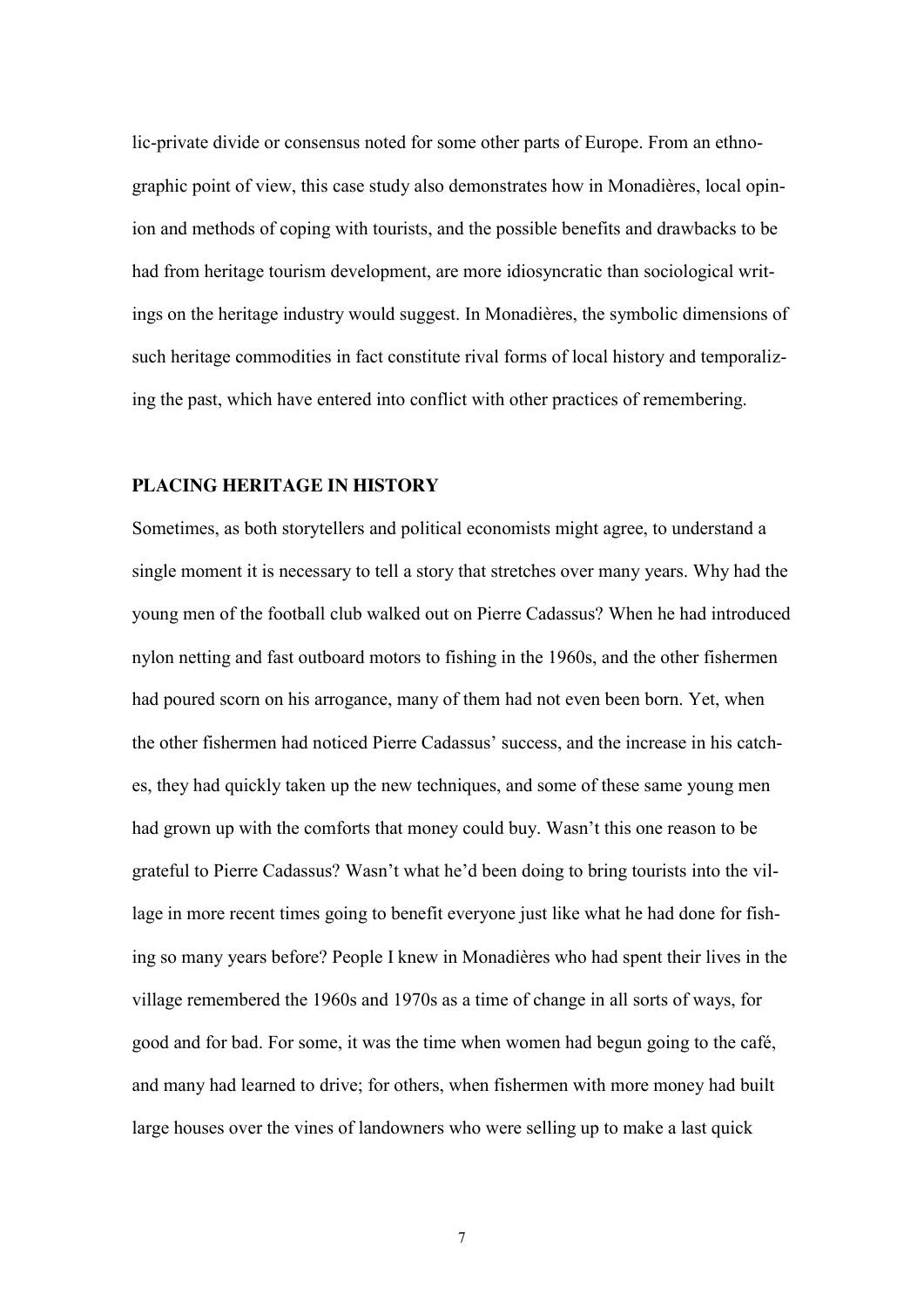profit, or, more painfully, over the vines of those whose children had abandoned the land and were now too old to cultivate; for others still, when the town hall had built a sewage system and finally installed running water in every house, so not only the wealthy could flush their shit away at the jerk of a lever. More outsiders had begun to buy the empty houses in the village as well, which had accumulated over the years as the old had died and the young had left to seek work elsewhere, more visitors had begun to come to the village during the summer months, and in July and August the streets in Narbonne were crowded with the cars of foreigners and French people from different *départements*. All these events, and more, were reasons local people gave for why the 1960s and 1970s were the time when so much changed, that nothing was left unchanged. The old days had come to an end. A new life had begun.<sup>6</sup>

 These observations were not unique to the population of Monadières. In many areas of France, the 1960s and 1970s were seen as a turning point in people's lives. From a short-term perspective, this was the result of cumulative transformations resulting from the post-war economic boom in Western Europe, and the related modernization of French agriculture. So much which had taken place within a short period of time had given rise to the local feeling that one way of life was coming to an end, and another was beginning. For villages such as Monadières, however, these transitions can also be viewed as the latest part of a turbulent series of events that had begun with the expansion of viticultural capitalism in the  $19<sup>th</sup>$  century. From this long-term perspective, the local sense that a secure and established way of life had been left behind only in the 1960s and 1970s was perhaps more a product of the malleability of memory, coupled with the demands of coping with further dramatic changes in local ways of life.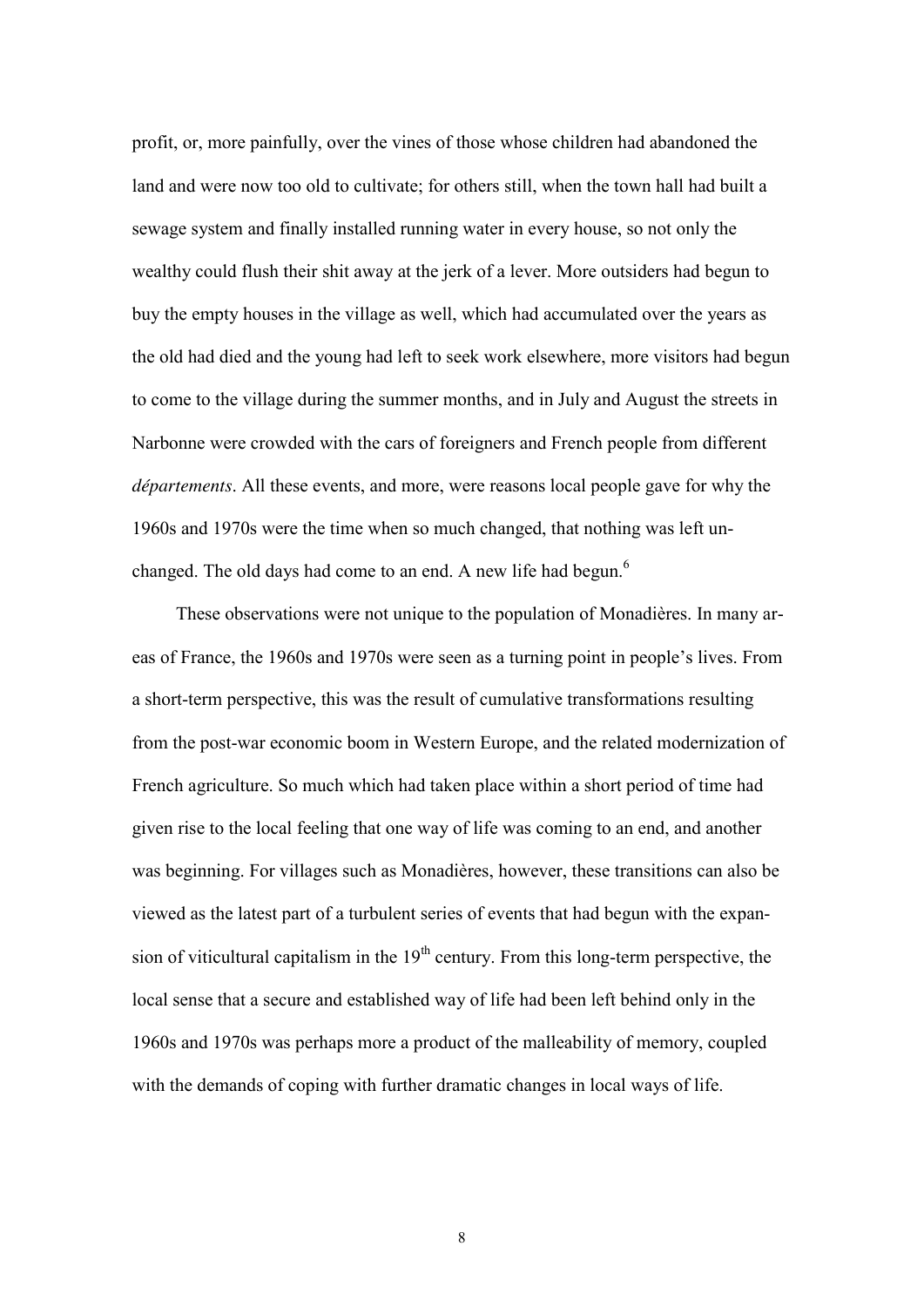One consequence of the social changes that occurred in early  $20<sup>th</sup>$  century France was that, with the introduction of paid holidays, leisure time became an increasing feature of the lives of ordinary citizens, and with the subsequent spread of car ownership in the post-war period many people began to travel away from home during the short period every year when they were not working. In this respect, the popularity and growth of the Côte d'Azur during the years 1945-60 first suggested the potential of the Languedoc coastline to developers. Although at the time the coast was sparsely populated due to the numerous lakes and related mosquito infestation, there were long sandspits and sandy beaches that, with the overcrowding in Provence, had the potential to attract large numbers of tourists. During the 1950s and 1960s the French state and private investors sought to develop, and cash in on the potential offered by such seasonal tourism by creating a vast panorama of new holiday resorts along the Languedocian coast, offsetting the more expensive and exclusive resorts along the coast of Provence.

 In 1963 the government gave the go-ahead to the construction of a series of modern tourist villages along the Languedoc-Roussillon coast from Port Camargue in the Gard to St Cyprien, in the Pyrénées-Orientales. From 78,700 visitors to these resorts in 1974 numbers had risen to 254,000 in 1982, and by 1988 230,000 people could be catered for in the Narbonne and Port-la-Nouvelle areas alone (Verlaque 1987:73, Amiel *et al.* 1994:431). These developments, focused on beach tourism, did not directly affect Monadières, although as early as 1970 there was also the intention of stimulating growth in tourism in the hinterland, an area perceived as 'rich in historical and natural attractions' (Thompson 1970:430).<sup>7</sup> When the initial euphoria surrounding the success of these developments had died down, it became apparent there were many seasonal tourists who were looking for more than just a concrete apartment block by the sea, a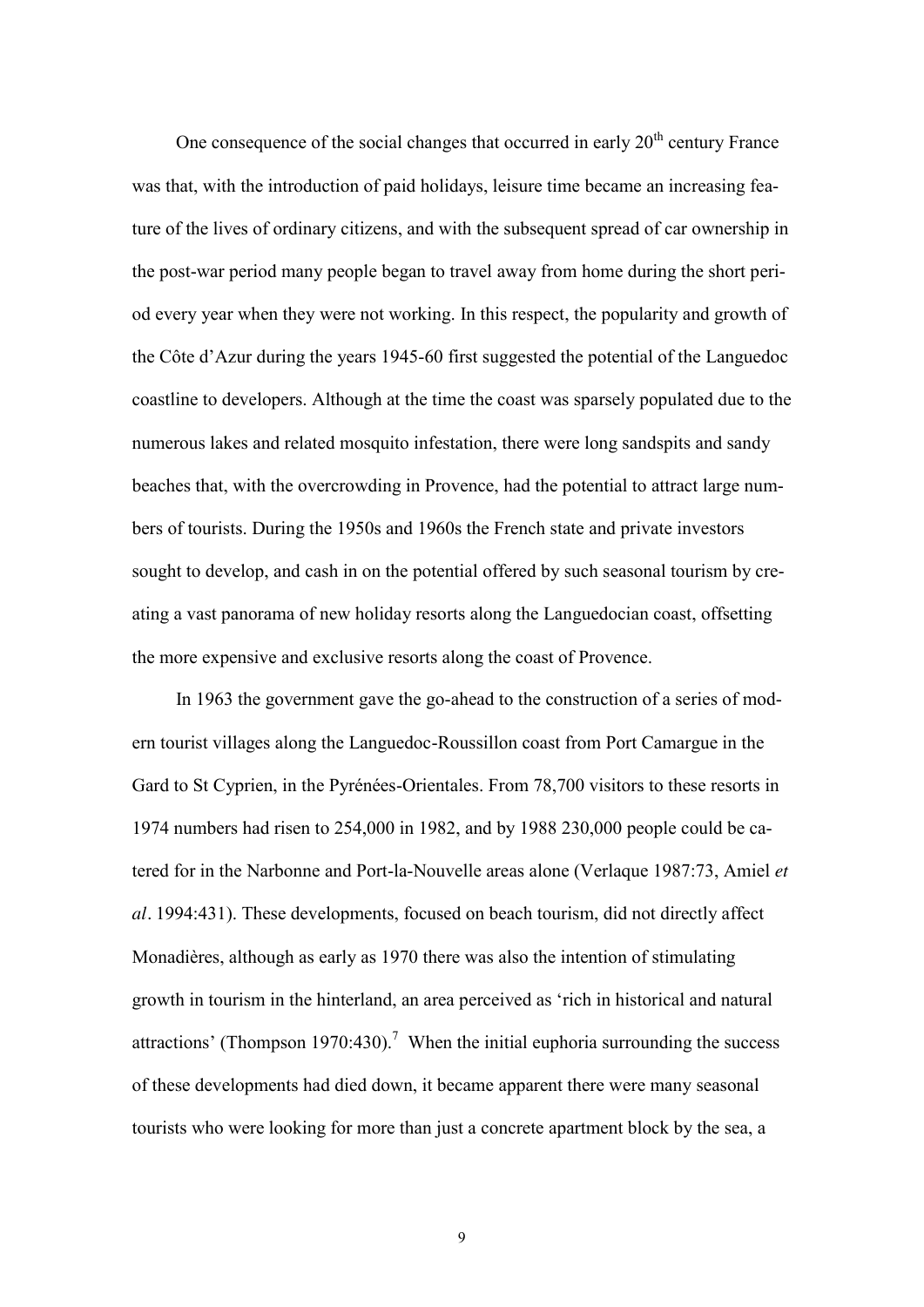cold beer, and a sandy beach. At the same time, the devastation caused by developments in farming to rural communities was becoming of increasing concern to both citizens and state alike, as many young people left the rural areas of France to seek work and a higher standard of living in the cities.

 These developments resulted, towards the end of the 1970s, in a state-led initiative to develop a new form of tourism that sought to satisfy the desire of certain holidaymakers for more diverse experiences, while diverting capital into, and creating economic growth and jobs in inland rural areas adversely affected by the modernization of agriculture. The plan was to mobilize the historic regional diversity of the French nation state just as it was popularly perceived to be threatened by the spectre of homogenisation. Regional ways of life, many transformed beyond recognition by the upheavals of the post-war period, could be preserved, museumified, and effectively commoditized; the idiosyncrasies of local produce refashioned and repackaged; the burgeoning narratives of local and more professional historians drawn upon to provide depth to the differentiation of identities that would render each region unique, distinctive, and it was hoped, attractive to consumers. What is more, money could be made in the process.

 The boundaries of this particular brand of tourism, however, were uncertain. Drawing on, and transforming the past and present of everyday social life, diffused as an activity throughout the regions of France, integrated with the diversifying and multiplying conduits of mass consumption, as opposed to the site-specific, migratory pursuit of sun, sand and surf, the commodities and experiences this form of tourism offered were available to visitor and resident alike. The internal tourism within France that had previously been characterized by the mass transit of the summer months from north to south was now complemented by the potential fragmentation of the tourist experience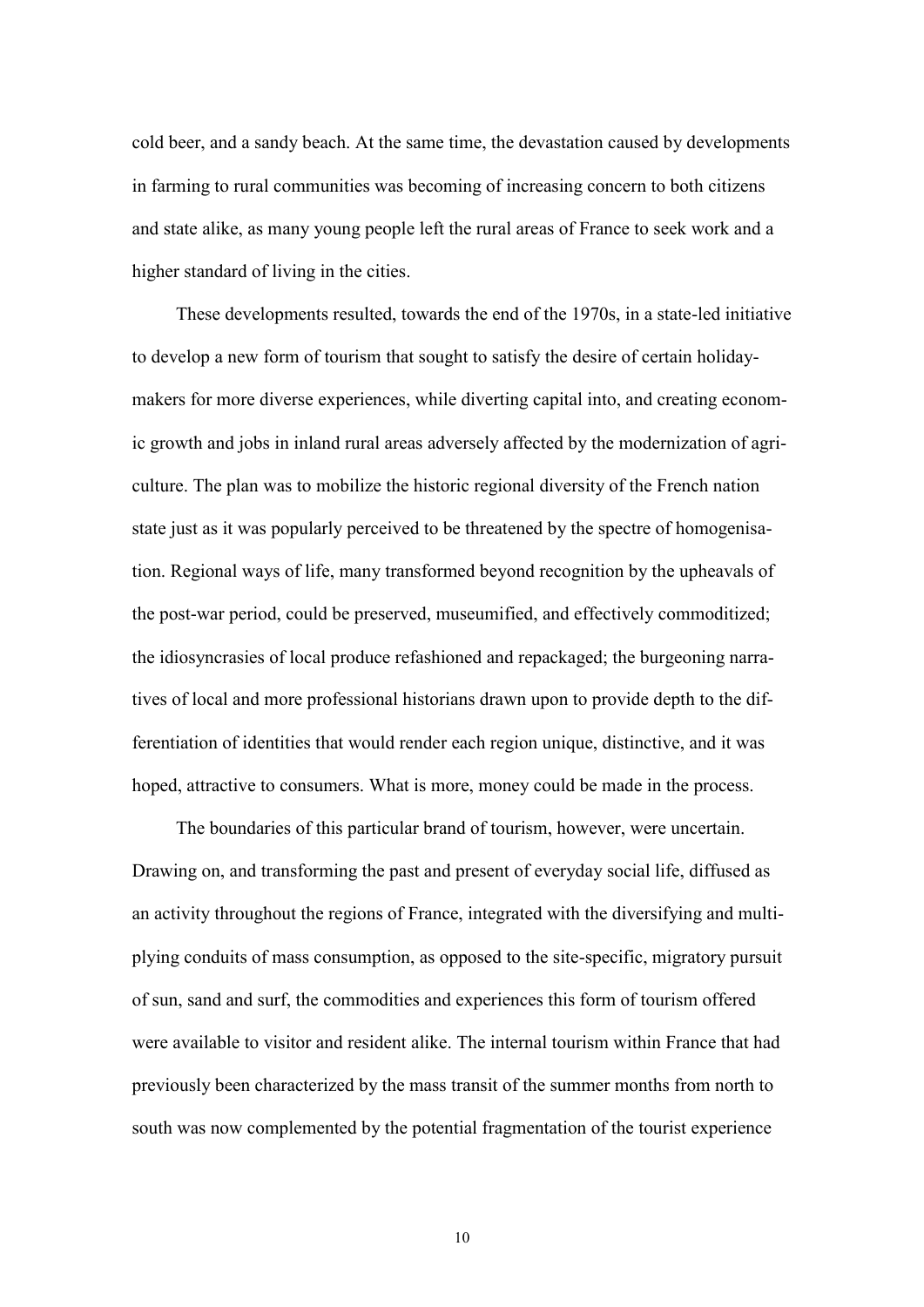into everyday experience, as resident populations all over the country could purchase tourist commodities, and integrate them symbolically into their lives and the life of the locality. At the same time, the potential for disquiet and unrest arose as local people saw elements of their own, and their parents' and grandparents' lives being manipulated by outsiders, and by friends and neighbours, to sell products and make a profit. To adapt a metaphor that made its first appearance in intellectual circles in France at about the same time, if previously tourism and tourist experience had been confined to the main arteries of transport and communication, and the principal organs of beaches and coastal cities, it now reached the more inaccessible recesses of the French state, diverted along the myriad capillaries of tiny roads and villages that were now accessible to the everincreasing number of car owners. Disquiet over the effects of this new form of tourism had its own set of repercussions in Monadières, as Pierre Cadassus, to his misfortune, found out, and as we shall see.

 For although the phenomenon I am identifying was visible on a regional and national level and, symptomatic of certain world-wide developments in the tourist industry and world economy, must be understood as both influenced by strategies at a macro level as well as being part of the on-going consolidation of capitalist hegemony by the French nation state, nevertheless its contingent manifestations have very specific histories, and it is this contingency that I am concerned to focus on here. In Monadières, the earliest incidence of this socio-economic practice can in fact be traced to the activities of Pierre Cadassus himself, who in the late 1970s embarked on a series of commercial ventures that have subsequently provided a role model, and a point of contention, for others in the village. While his influence cannot be separated from the wider developments, particularly on an administrative level, that have taken place in the area as a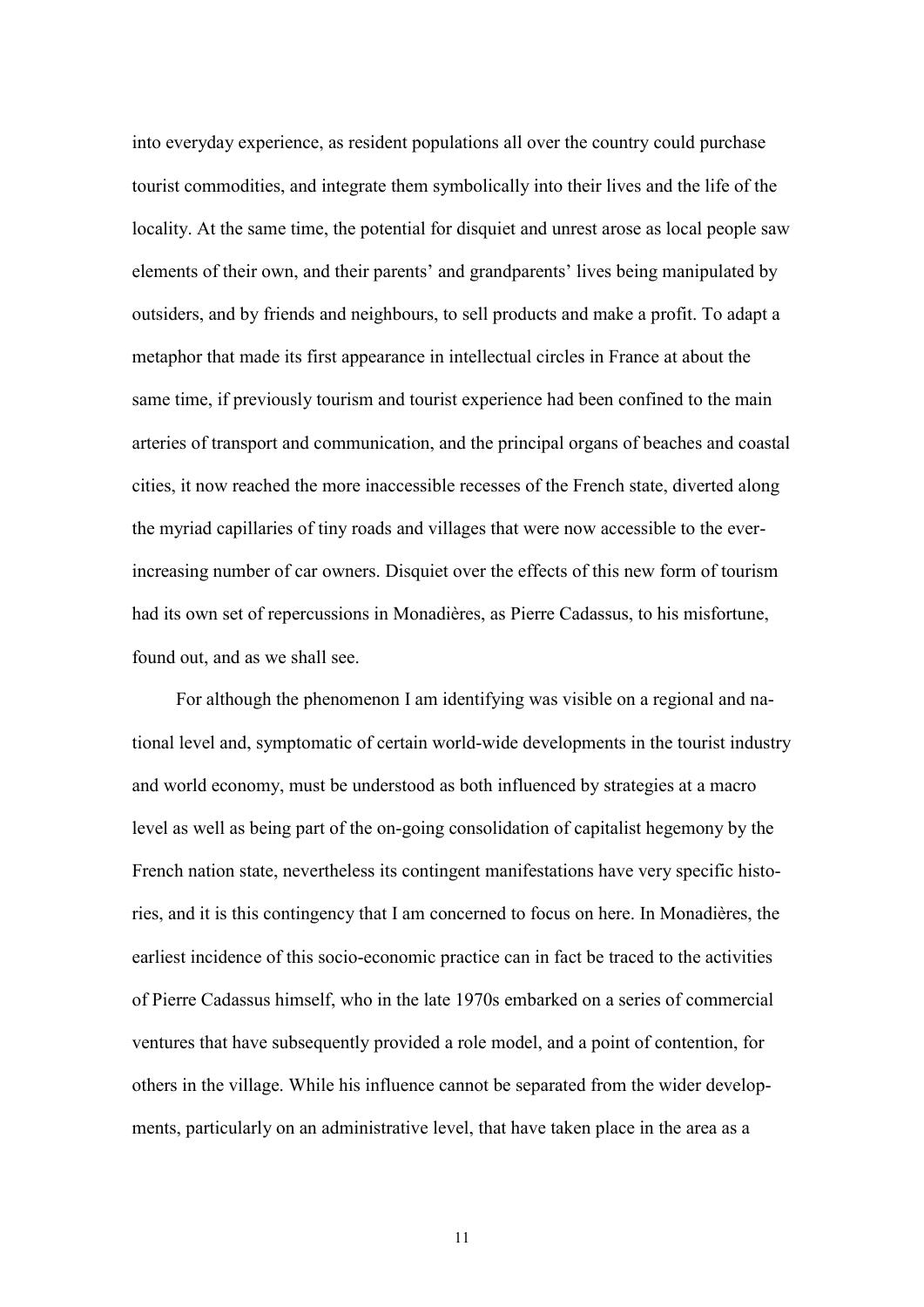whole, it is his initiative that I must first focus on concerning developments in Monadières, coming as it did at a time when local government initiatives were either in their infancy, or still on the drawing board.

#### **FROM FISHERMAN TO RESTAURATEUR**

Pierre Cadassus began his working life as a fisherman. That much we know already. And even if new fishing techniques would have come to Monadières in the end no matter what, as a young man during the 1960s his influence might nevertheless be said to have been revolutionary. During the late 1970s, he began to expand his interests beyond fishing by taking over the only café in the village, which was situated on the main square. By the time I arrived in Monadières in the autumn of 1996 he was still fishing, but also owned two restaurants, a catering service, and was actively involved in catering for many of the fêtes that took place in the area throughout the year, in particular those that attracted a tourist clientele during the summer months. His progress had polarized village opinion. Some, mainly drawn from the families who traced their heritage within Monadières, disliked him for the effect he was having on the village, shaping creatively its image and elements of the local past to benefit his business interests. They resented both his perceived manipulation of elements of their everyday lives and family histories into commodities to be sold, and the potential changes that tourism could wreak on Monadières itself, considering what had happened to other nearby villages. Others envied his success, and for others still he provided an example to be followed, but none challenged the fact that he had drawn on the resources of the village in an innovative way, for good or for bad. 'Pierre Cadassus is a precursor, you know,' Guy Cadas, a childhood friend of his, told me. 'He's the one that first started to move the village. He's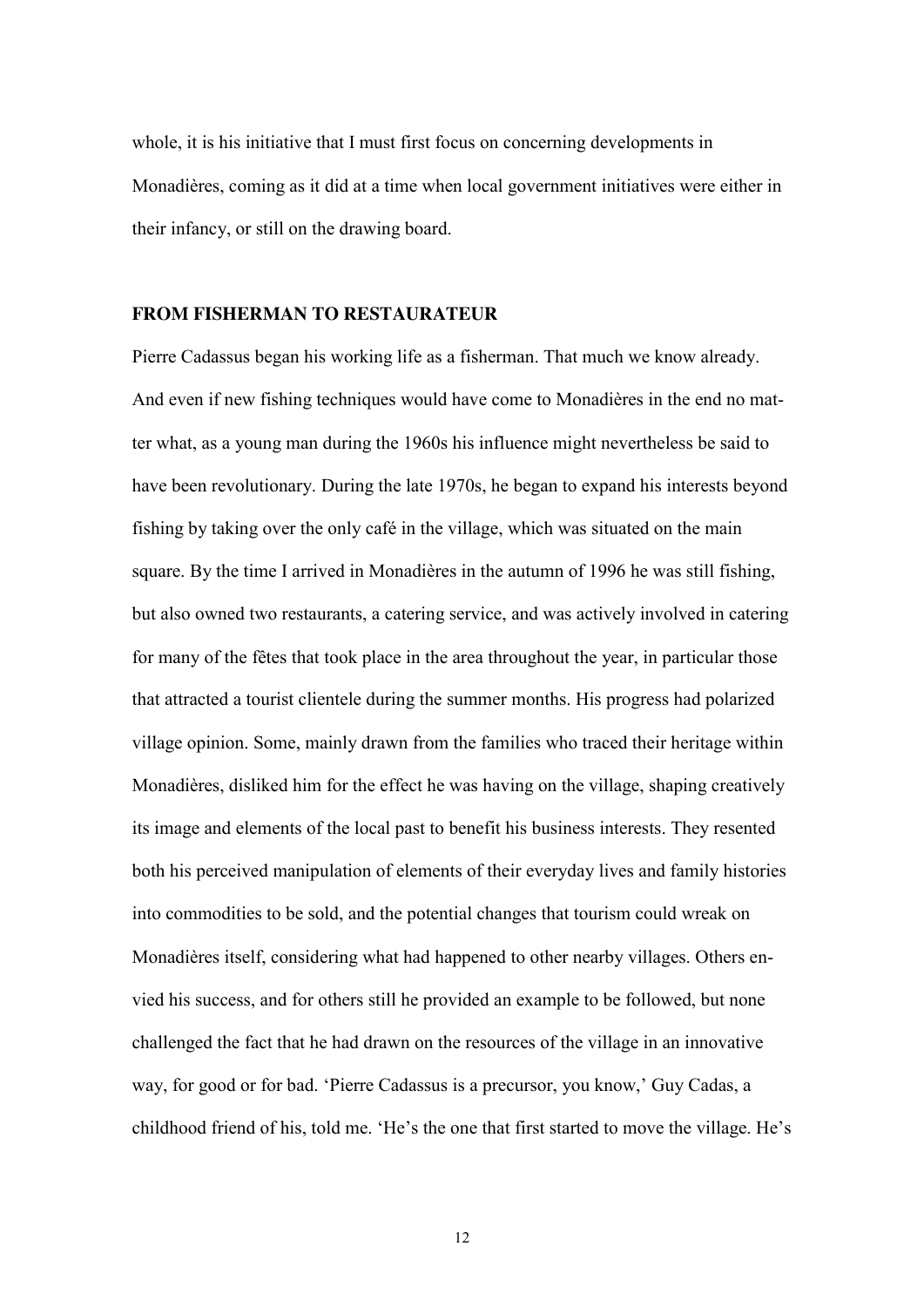the one who had the nose to feel that this village was a gold mine… that's how it started, you know, how he got into business.<sup>8</sup>

 During the 1970s, I was told, the café had been run by Henri Tesquié, and by all accounts was like so many other French village cafés that have conjured up the stereotype of rural French life from the novels of Marcel Pagnol and Jean Giono to contemporary tourist brochures and television commercials.<sup>9</sup> When Henri Tesquié retired, Pierre Cadassus bought the license and initially rented the premises, which comprised the ground floor café, and two further floors above which overlooked the main square. He wanted a youthful clientele – young people drank more, and spent more. He kept the name, *Le Petit Voilier* ('The Little Sailing Boat'), named after the small models of fishing boats that had been the centrepiece of the recently deceased *fête des pêcheurs* ('fishermen's fête'), and one of which now stood, defunct, behind the counter, but refurbished the café, extending its opening hours and installing a jukebox. According to Jean Biscaye, at the time in his 50s and who liked a game of cards in the café in the evenings, 'if the old didn't die, they were driven out by the music'. Pierre Cadassus, meanwhile, 'kept the party going'. He dressed smartly. He encouraged his customers to drink, rather than sit and talk over one glass of wine for the evening. And he quickly achieved his goal, as the older people stayed away and the bar filled up with the young.

 When Henri Tesquié had run the café, the only place there had been to eat out in Monadières had been the *auberge* ('inn') owned by Jeanine Bonnet, which she had started up as a newcomer to the village in the 1960s. Jeanine Bonnet provided Pierre Cadassus with a model for what might be achieved selling food, although she did not specifically target a tourist clientele. As she recalled to me in conversation, the interior of her *auberge* was decorated in a regional style, with old ornaments she had collected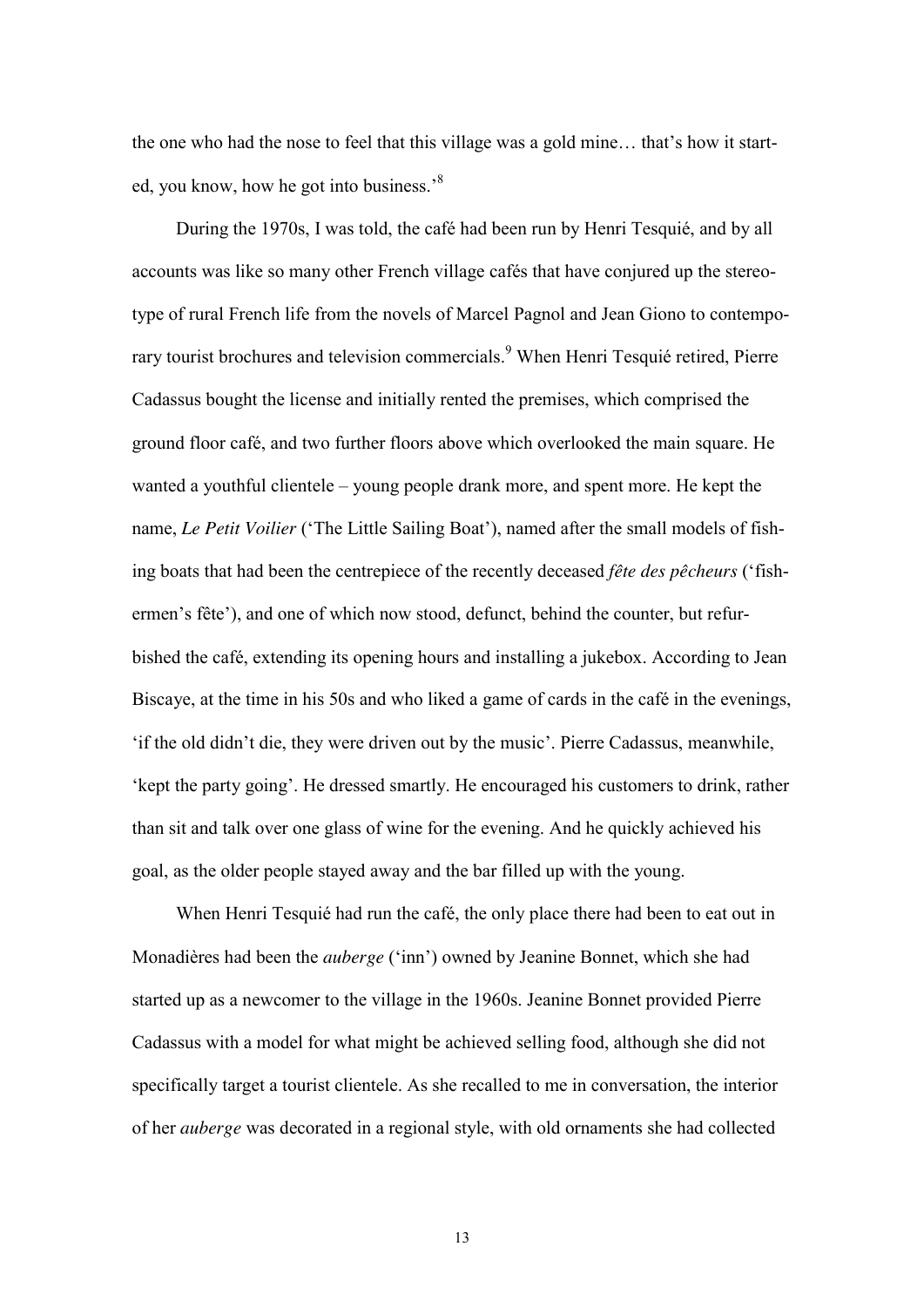to create an antique, historical feel to the place.<sup>10</sup> Her previous experience running a small restaurant in Narbonne in the 1950s meant she was a good cook, and she had served dishes that at the time were still staple ingredients of the regional diet: fish stews, such as *la bourride*, made from eels and potatoes, for which she used the produce of the local fishermen; or *civet de lapin*, a rich rabbit stew made with red wine and wild thyme, and *cassoulet*, made from preserved duck or goose, pork sausage and haricot beans. By the late 1970s, however, her *auberge* had gone. Always looked upon with suspicion by the women of the village, due to her unfamiliar origins and status as a single woman running such an establishment alone, someone had informed on her serving alcohol without food to the police, which went against the terms of her license, and she had lost her livelihood.

 With the bar going well, and Jeanine Bonnet's *auberge* as an example, Pierre Cadassus set himself up in the restaurant business at the beginning of the 1980s. Opening up the floor above the bar, he employed women from the village to cook dishes which, with the influence of supermarkets and the availability of a wider variety of food produce, were becoming increasingly outmoded, and associated with the life of the past. The restaurant started to get a name for itself, for the food of course, which was consistently well-prepared, but principally because of Pierre Cadassus himself, who proved himself an effervescent host. Energetic, charming, he was engaging company for his customers, and the restaurant was always busy as people came from Narbonne and beyond. Young people in the village watched this new phenomenon, and some were keen to help out with washing up, or waiting, among them Antoine Canovas, the mayor of the municipality during my own stay in the village (and who, incidentally, was himself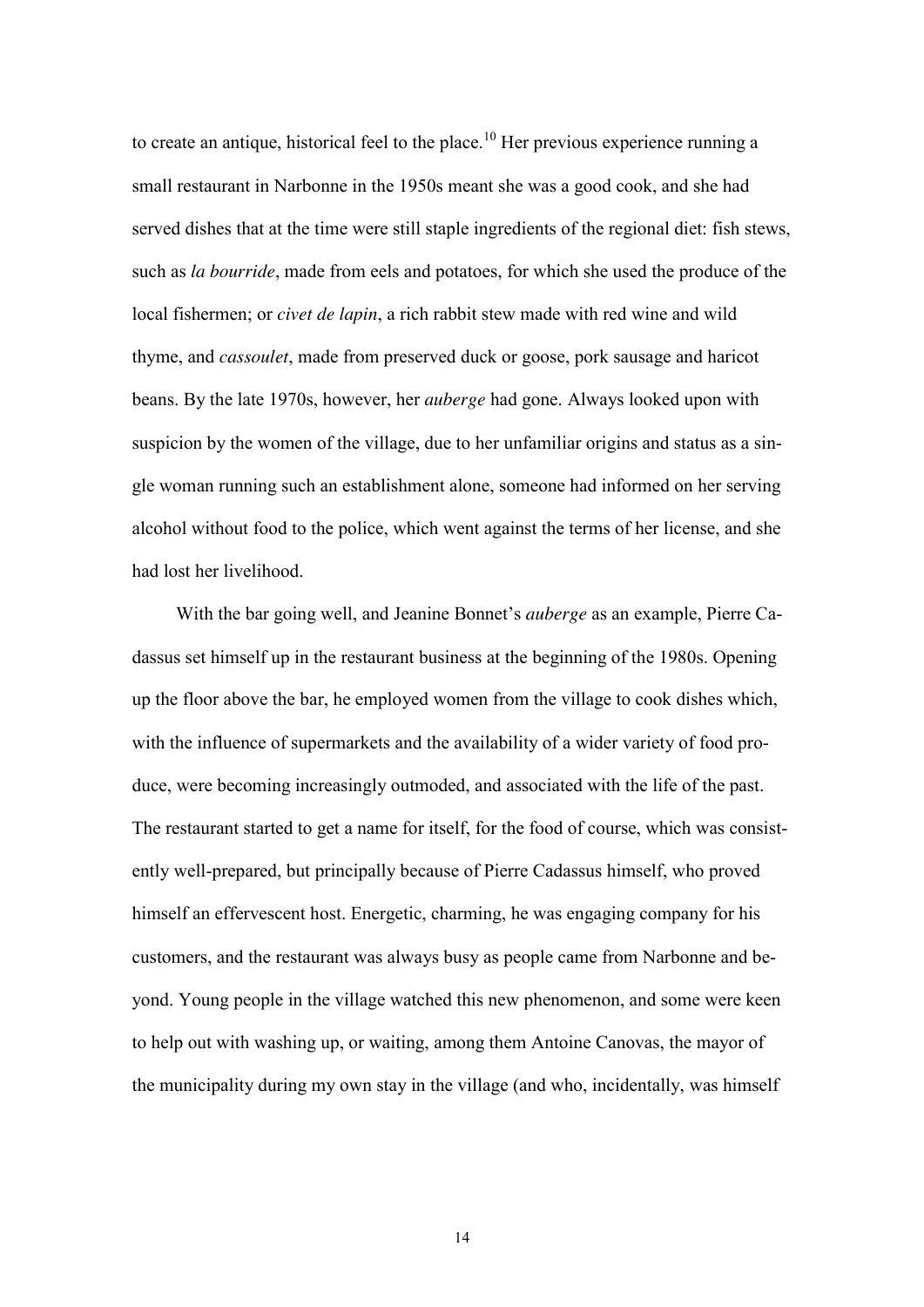a keen promoter of heritage tourism). Pierre Cadassus had discovered a new way to make money in Monadières. And people were curious.

 But Pierre Cadassus had his sights set on wider horizons, and selling the restaurant to his step-father a few years after setting it up, he moved on to Narbonne-Plage, a town on the coast the other side of Narbonne which had been largely constructed during the tourist developments of the 1960s, and now had a flourishing summer tourist trade. His clients followed him, and *Les Flots Bleus* ('The Blue Waves'), his new establishment, quickly became a bigger success than its counterpart in Monadières which, without its host, soon went out of business. After several years, however, he returned to Monadières. *Le Petit Voilier* had been taken over by someone else, but was not doing well, and Pierre Cadassus opened another restaurant, overlooking the lake, converting a large house adjacent to a small medieval courtyard in the old part of the village, the restaurant drawing on this local historical landmark for its own name, *La Cour Ancienne* ('The Old Courtyard'). Why did he come back? As rumour in the village had it, 'he saw something coming… He felt it before everybody else.' Other developments were by then afoot in the *département* of the Aude, however, to which Pierre Cadassus, with the circle of business acquaintances he had developed in the Narbonne area, had born witness. So before I consider his recent activities in the village, and those of some of the other village inhabitants, I will first sketch in more detail the wider picture of tourist development in the area during the 1980s.

#### *LE PAYS CATHARE* **AND** *AUDE GOURMANDE*

During the early 1980s the *conseil général* ('general council') for the Aude set to work developing the inland tourist infrastructure in the *département* through the initiative of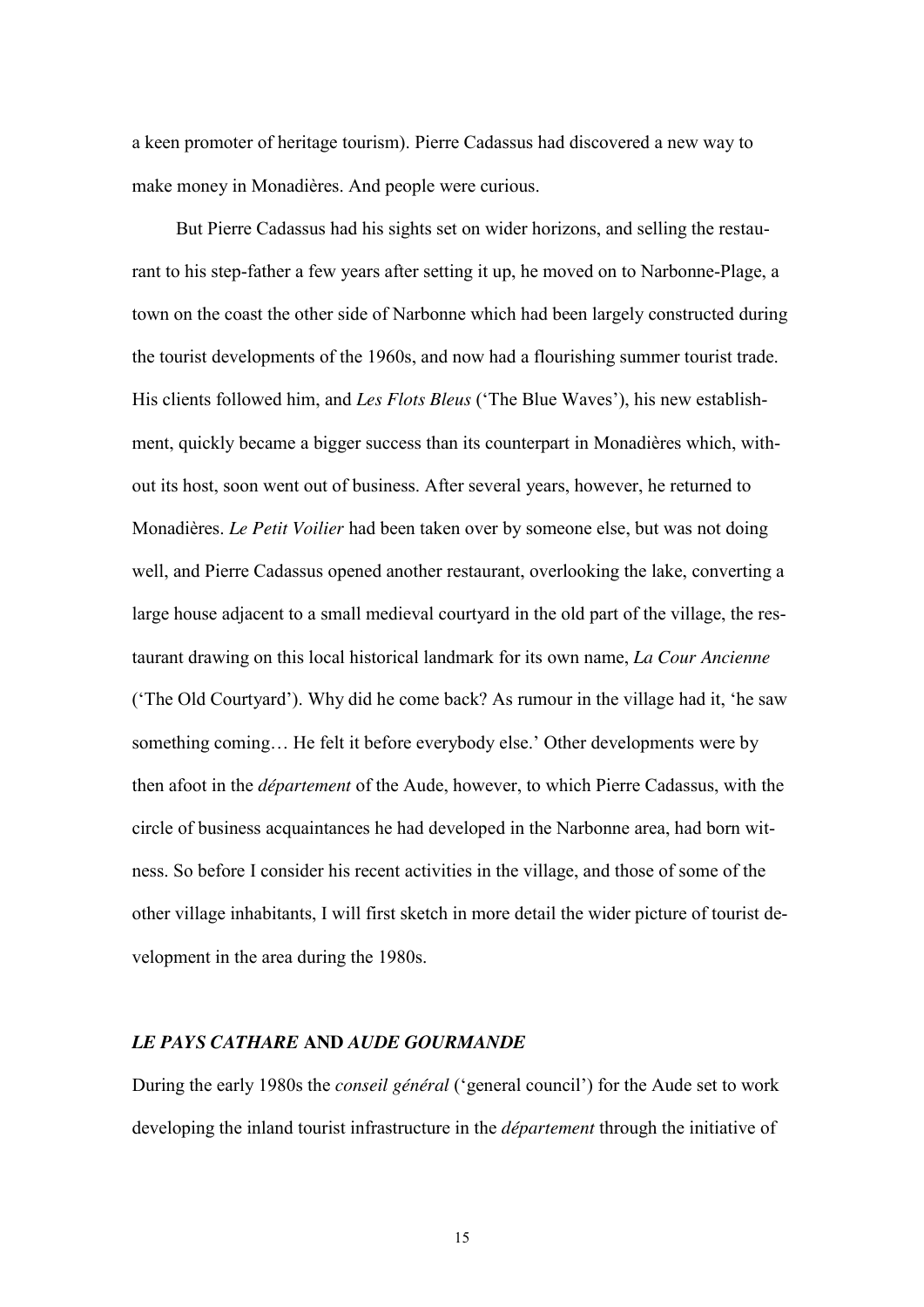*le Pays Cathare* ('Cathar Country'). Throughout the Corbières mountains are scattered the remains of the hill forts of the Cathars, the medieval adherents of a heretical faith who were wiped out by Catholic crusaders, sponsored by the Pope and the King of France, during the mid-13<sup>th</sup> century. During the early 1980s the departmental committee for tourism chose the story of the Cathars, which had acquired a symbolic resonance in the regionalist political climate of the time, to form the centrepiece of a new tourist initiative, and touristic identity for the *département*. As I have already suggested, this was in keeping with a general drive throughout France to develop the historic regional particularities that characterised the country as a whole for tourist consumption. A centre for the study of the Cathars was created, and a museum in the town of Puivert, while *Le Pays Cathare* became the brand-mark for a project whose objectives were to revitalize the rural economy, and diffuse and augment the profits to be had from tourism throughout the *département* as a whole.

 The objective of the *Pays Cathare* project was to encourage independent action, either at the municipal or individual level. This would then be co-ordinated by a number of administrative bodies operating on a departmental basis. As Amiel *et al.* write, 'The idea was to attract [tourists] into the countryside, and keep them there for a few days, by increasing the lodgings and attractions available, but also by developing the Cathar castles and renovating the villages, re-opening ancient footpaths and organising exhibitions, and training tourist guides who would also be able to sell [the tourists] local products' (1994:349, my translation). In the case of Pierre Cadassus, and those others later involved in the sale of food products in Monadières, one particular aspect of the project is of special significance: the association *Aude Gourmande*.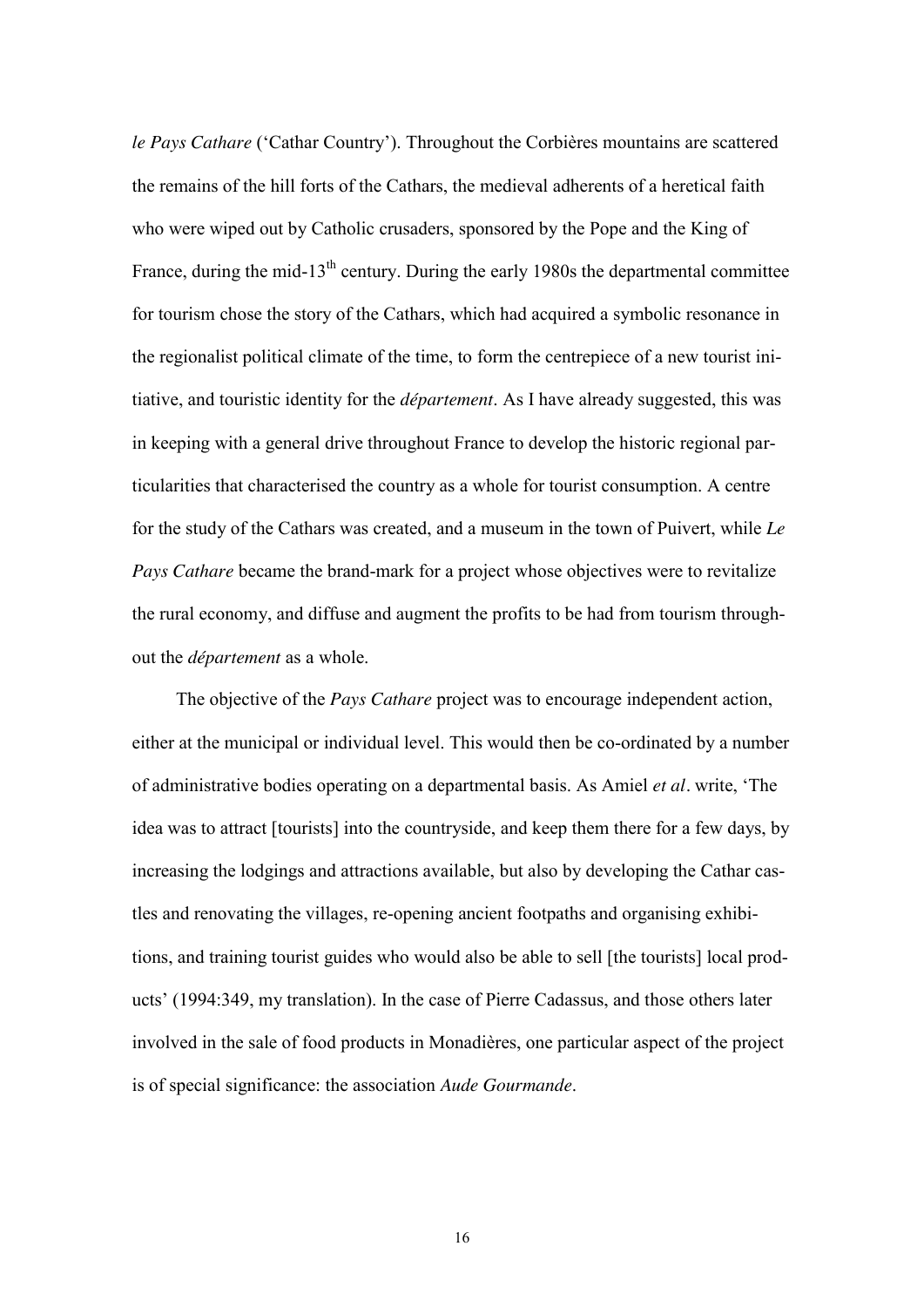*Aude Gourmande* is a fairly untranslatable term. I recently asked a French friend what it meant to her, to which she replied 'not much'. 'Gourmand' in French means both 'greedy', and 'appreciative of good food', the latter of which is probably the key referent here, Aude being, of course, the name of the *département*. Put these two together, and you have the sense of it. *Aude Gourmande*, thus, is a brand mark for a collection of regional food products, typically created by small-scale producers, which, having been selected according to special criteria, can then be marketed through the *Pays Cathare* infrastructure. Under the direction of *le comité de liaison interconsulaire de l'Aude* ('Interconsular Liaison Committee'), since 1983 a competition has been held, each spring, at which food products are chosen for inclusion in the *Aude Gourmande* category. The products are subjected to a rigorous tasting process, which in the spring of 1997 was carried out by some 210 'tasters', 'from all walks of life', with prizes for the winning entries (*l'Indépendant du Midi*, 21.03.97). In this case, all products deemed of a suitable quality were permitted to carry the *Aude Gourmande*, and *Pays Cathare* brand marks, and were included in the publicity produced and distributed through tourist information outlets. I knew of at least one small producer affiliated to this scheme in Monadières, and a number of restaurants who profited from the *Pays Cathare* infrastructure, and the *conseil municipal* was actively involved in various projects which were devised to encourage this form of tourism.

 The guiding criterion for inclusion was the notion of *produits du terroir*, which literally translated means 'products of the soil'. The meaning of *terroir* has its origins in the historically diverse regional identities of France, and is also related to the attachment of the small agricultural producer to his or her land. Thus *mon terroir* can also mean 'my land', whether referring to one's own farm, or to the place one came from as op-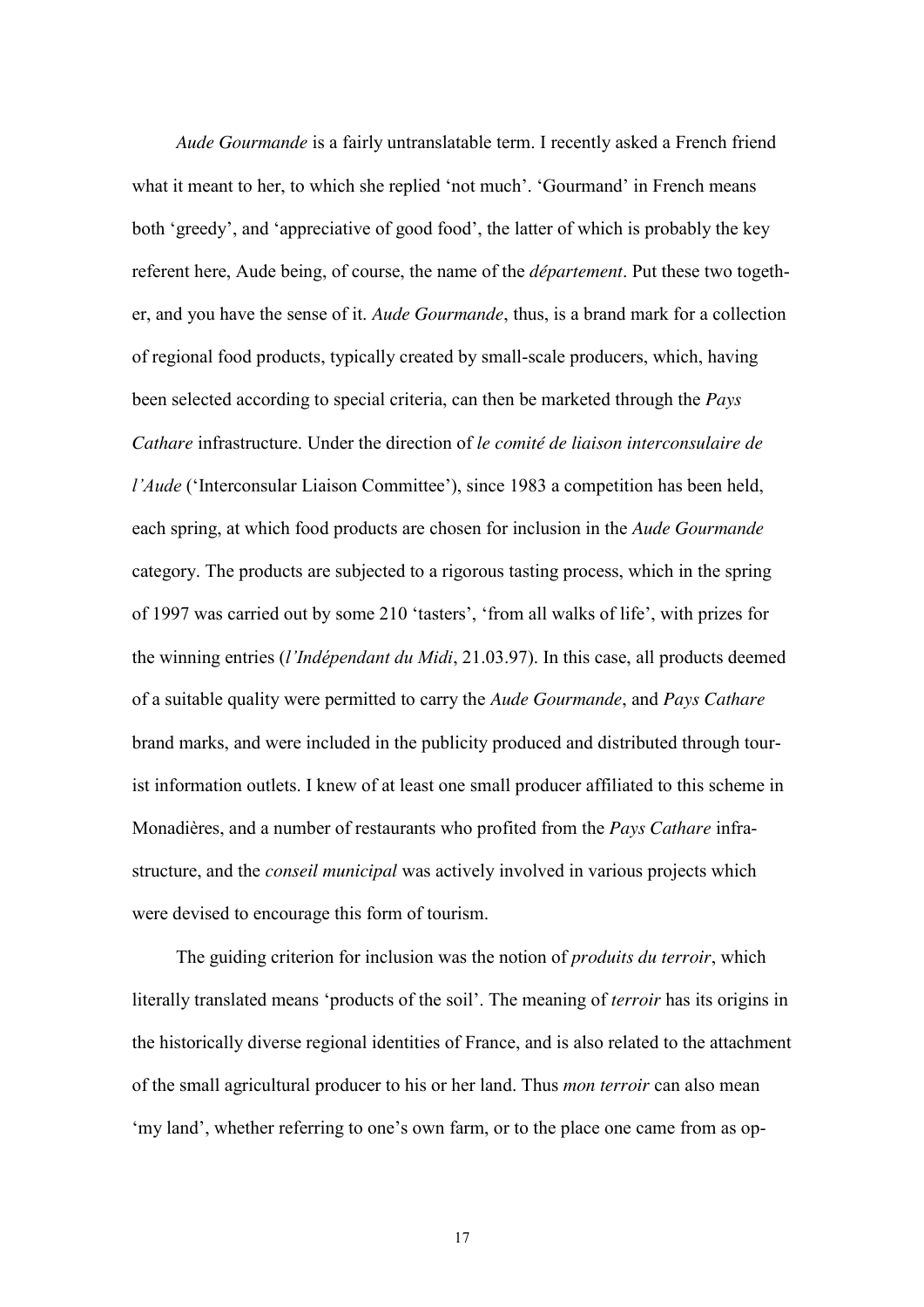posed to other places. In this respect, *un homme du terroir*, 'a man of the *terroir*' is someone born and bred in the locality. These origins have been reinvented in the contemporary climate of regional tourism within France, and in its more common current sense the term evokes the notion of both a distinctive local identity, and the continuity of this identity over time, the word *terroir* effectively signifying 'region' or 'locality' rather than 'soil' in the sense of 'earth', for which the usual French word is *sol* or *terre*. In the area around Monadières, its most frequent use was in referring to specified areas of viticultural production, such as *le terroir de Sigean* ('the *terroir* of Sigean'), to which Monadières was affiliated; or in the sense I am interested in, *produits du terroir*. An equivalent translation in English would thus be 'regional produce', the significant fact about *produits du terroir* being their point of origin within an identifiable locality, although, importantly, they are usually characterized as the products of local 'traditions' of cooking as well. However, the overtones of *terre*, 'earth', to which *terroir* is etymologically and, in its legacy as symbolically important for social identity in the pre-capitalist French agricultural economy, culturally related, is not conveyed in the English, and this is important to note considering the overt temporal claims the use of this word implies in relation to continuity with a specific past.

 What is the socio-economic basis of the 'regional produce' scheme? It is focused on the small-scale, petty commodity producer, who sells the product directly, through sales at the site of production and through local town markets, and to a lesser extent accesses indirect distribution through supermarkets and special regional produce 'boutiques'. Aside from the normal system of town markets, such as the weekly market at Narbonne that took place on Sunday mornings, there were a number of special markets during my stay in Monadières, which aimed ostensibly to attract the large numbers of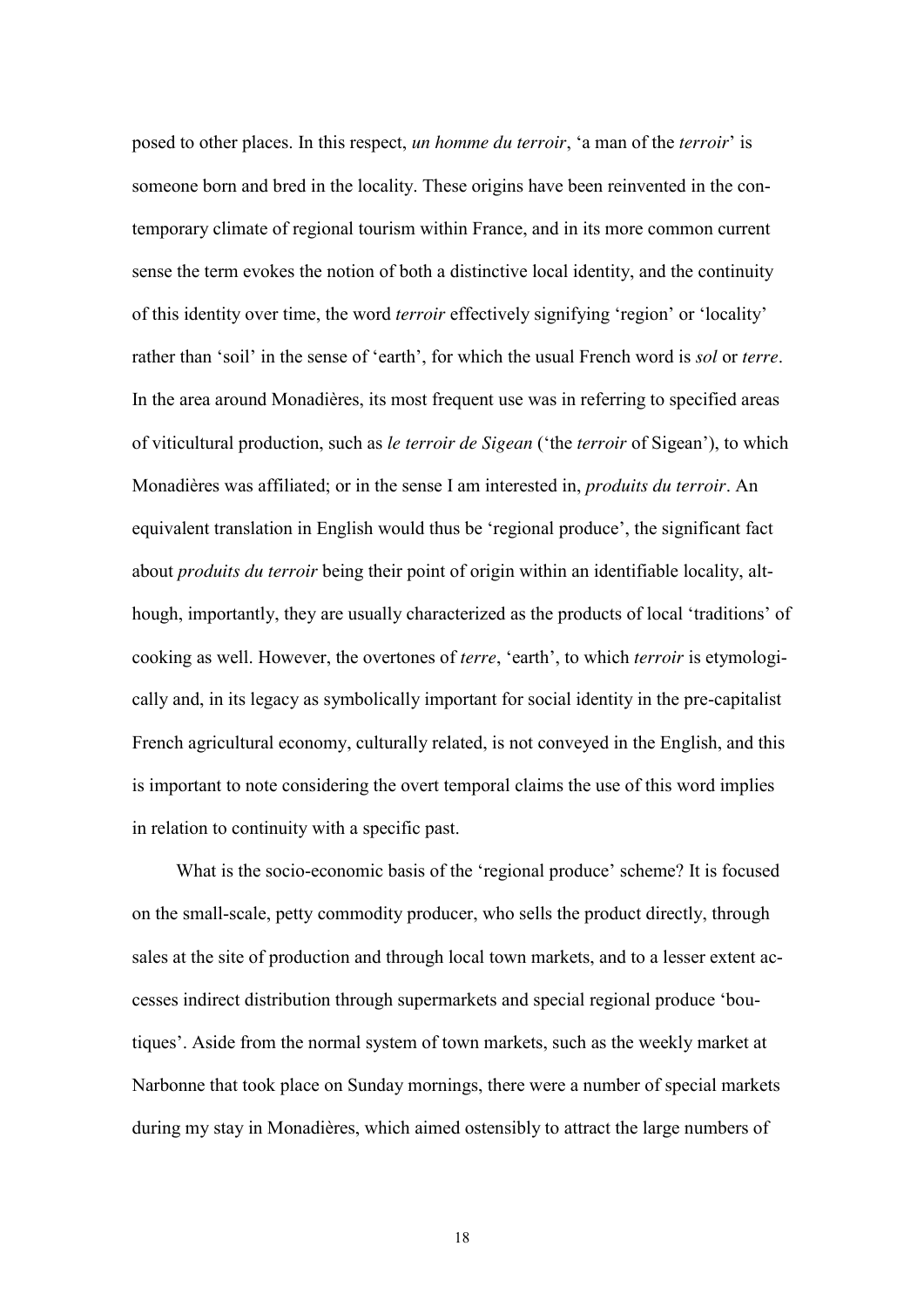tourists visiting the region at the time. Some producers were also represented by local branches of regional and national supermarket chains, the two largest examples, or 'hypermarkets' in the Narbonne area being Géant-Casino and Continent. During the 1996-7 period, Géant-Casino had a special shelving section of its Narbonne store which featured only produce from the Aude, much of which was affiliated to the *Aude Gourmande* association; Continent, the other 'hypermarket' in the area, in arrangement with the *le comité de promotion des terroirs de l'Aude* ('departmental committee for the promotion of *terroirs*'), announced to the media in July 1997 that it would be highlighting all regional produce throughout the store, rather than concentrating it in one shelving area.

 The basis in diversity that informs the scheme as a whole is also a key theme of the way in which the products are packaged, an element of the production process whose importance was underlined at the 1997 *Aude Gourmande* competition when, for the first time, a competitive event was also organised for packaging and presentation. The related temporal components of notions of *terroir* and 'tradition' were central to the packaging process as a whole, and must be distinguished from the unreflexive use of 'tradition' as a term in some theoretical writing, as I suggested above. In social science debates, particularly in relation to the concept of 'modernity', 'tradition' has often been used as a blanket term to refer to 'pre-modern' forms of sociality. In this sense, 'traditional' sociality partakes of a temporality whereby the present is dominated by the past, which moulds present social practices in its image, and opposed to 'modern' forms of sociality, which are future-oriented and 'open' in character. Such approaches often fail wholeheartedly to examine indigenous conceptions of past-present-future relations, and their basis in socio-economic and historically situated social practices. Looking at the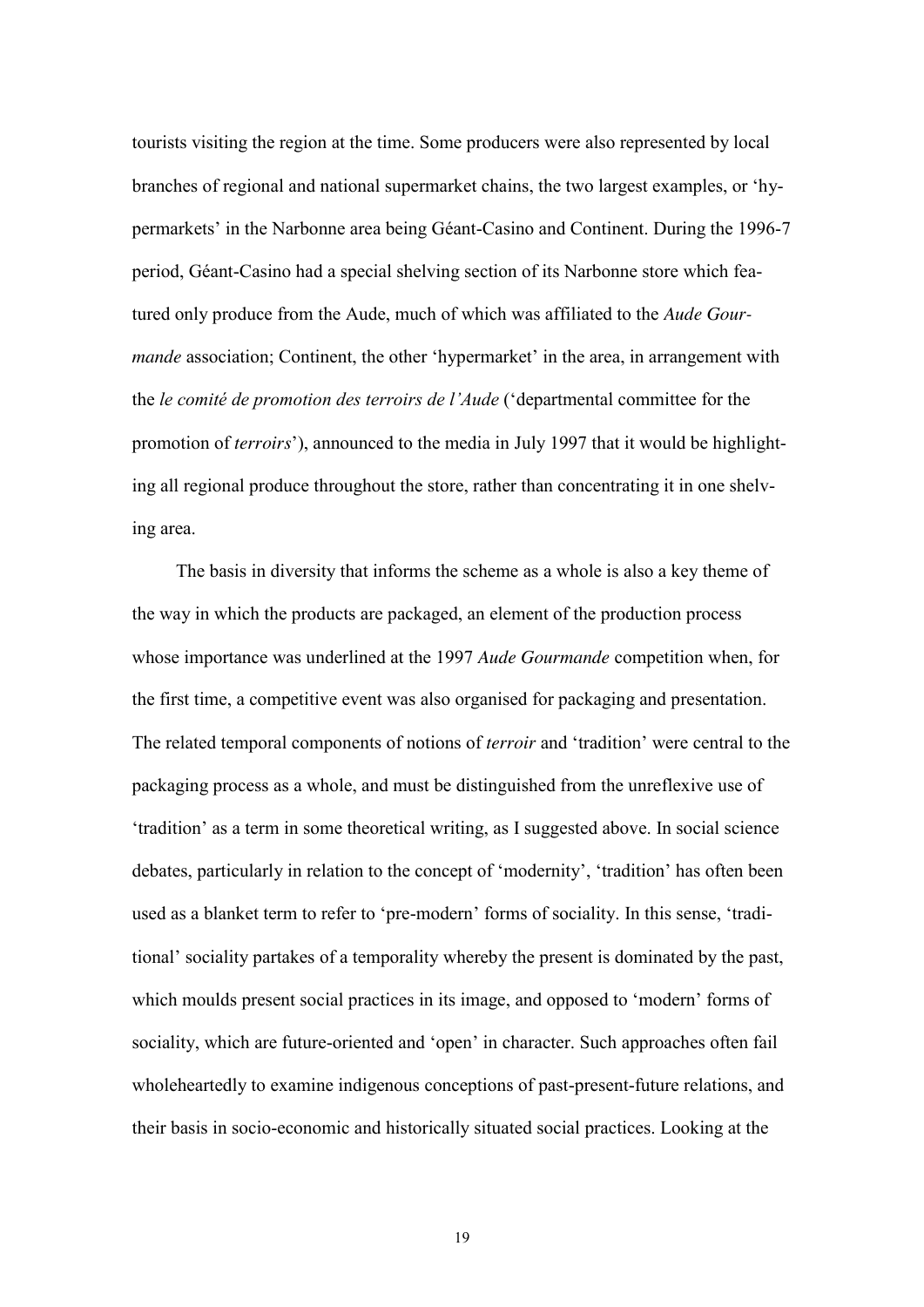'regional produce' scheme from the latter perspective, it is clear that the products have their origins in local dishes and dietary intake that displays some continuity since the  $19<sup>th</sup>$  century. However, if one considers Goody's (1986:36) illustration of the nearby 'invention' of 'traditional' Provençal cuisine in the  $19<sup>th</sup>$  century, and Le Roy Ladurie's (1976:*passim*) detailing of the variability of the Languedocian diet during the  $15<sup>th</sup>$  and  $16<sup>th</sup>$  centuries, one must conclude that those early  $20<sup>th</sup>$  century staple dishes on which many of the product recipes are based have surely not been staple for very long. What is more, in being commoditized for market consumption such dishes have in many cases been innovated upon, and in this sense it would appear to be useful to talk of the recent 'invention' of 'traditional' Languedocian cuisine as well.

But what actually is being invoked by the use of 'tradition' in this sense? In one sense this must come down to the roles of such products in contingent temporalizing practices, which I consider when I return to discuss events in Monadières. But first, considering theoretically the wider context, rather than stating that such products are the present incarnation of 'traditions' stretching back over time, remnants of a pre-modern era, or that they belong to 'invented traditions', with no more actual indication as to what this implies in terms of temporality, it is perhaps more accurate to suggest that in packaging them in this way one confers on them the *potential* for a specific temporal identity. This identity is intended to symbolize continuity over time, and is related to the spatio-temporal index of *terroir*, which also suggests a similar sense of continuity, but relates it to a specific place. In sum, by presenting such products as manufactured according to 'traditional practices', themselves related to the notion of *terroir*, producers create a symbolic spatio-temporal identity for the products that has continuity with the past as its principal index. This may then be incorporated into temporalizing practices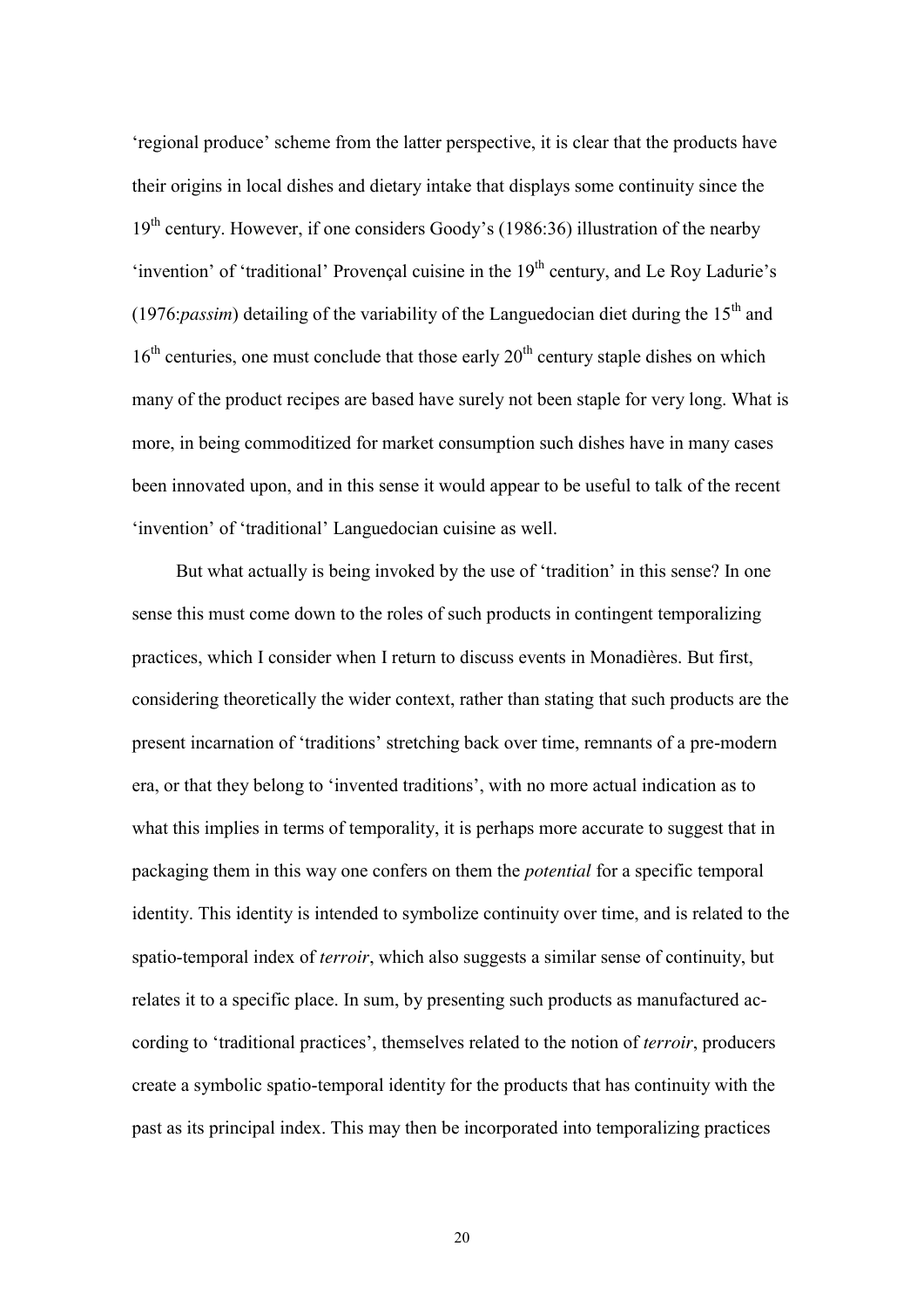surrounding the consumption of food, which itself thus symbolically, and materially embodies a link with the local past.

 Such an analysis does not preclude the fact that in symbolizing food products in this way, producers may indeed be constructing their own symbolic relation to the past through using the recipes of their mothers, grandparents, or more temporally distant relations. But from an analytical perspective, these temporal relations must be revealed as constructed, rather than viewed as merely 'traditional'. Their general market appeal is related to the development of national consumerism in France in the post-war period, and the national mood of nostalgia that has arisen with the rapid social changes that have accompanied these developments. Throughout France, the gradual disappearance of small-holding farmers over the course of the last two hundred years came to a head during the post-war period. Such claims to 'tradition' and *terroir* made a direct appeal to the current national myth of the peasant and his/her disappearance that was topical across France during my time there. At the same time, nostalgia for a lost, and stable rural past has been noted by writers such as Williams (1993) to be a characteristic of wider social developments in other parts of Europe during the last 200 years, and has also been identified by writers on tourism such as MacCannell (1976) and Graburn (1995) as a feature of the tourist's search for 'authenticity'. This clearly relates to the wider appeal of such products to audiences from outside France. Finally, such periodizations of a lost rural past also bear striking similarities to the untheorised use of 'tradition' by modernity theorists, and reinforce the need to analyse the temporal index of identity more closely.

 Returning to the ethnography, an emphasis on *terroir* and 'tradition' was also mirrored in other products that were available in the supermarkets of Narbonne during the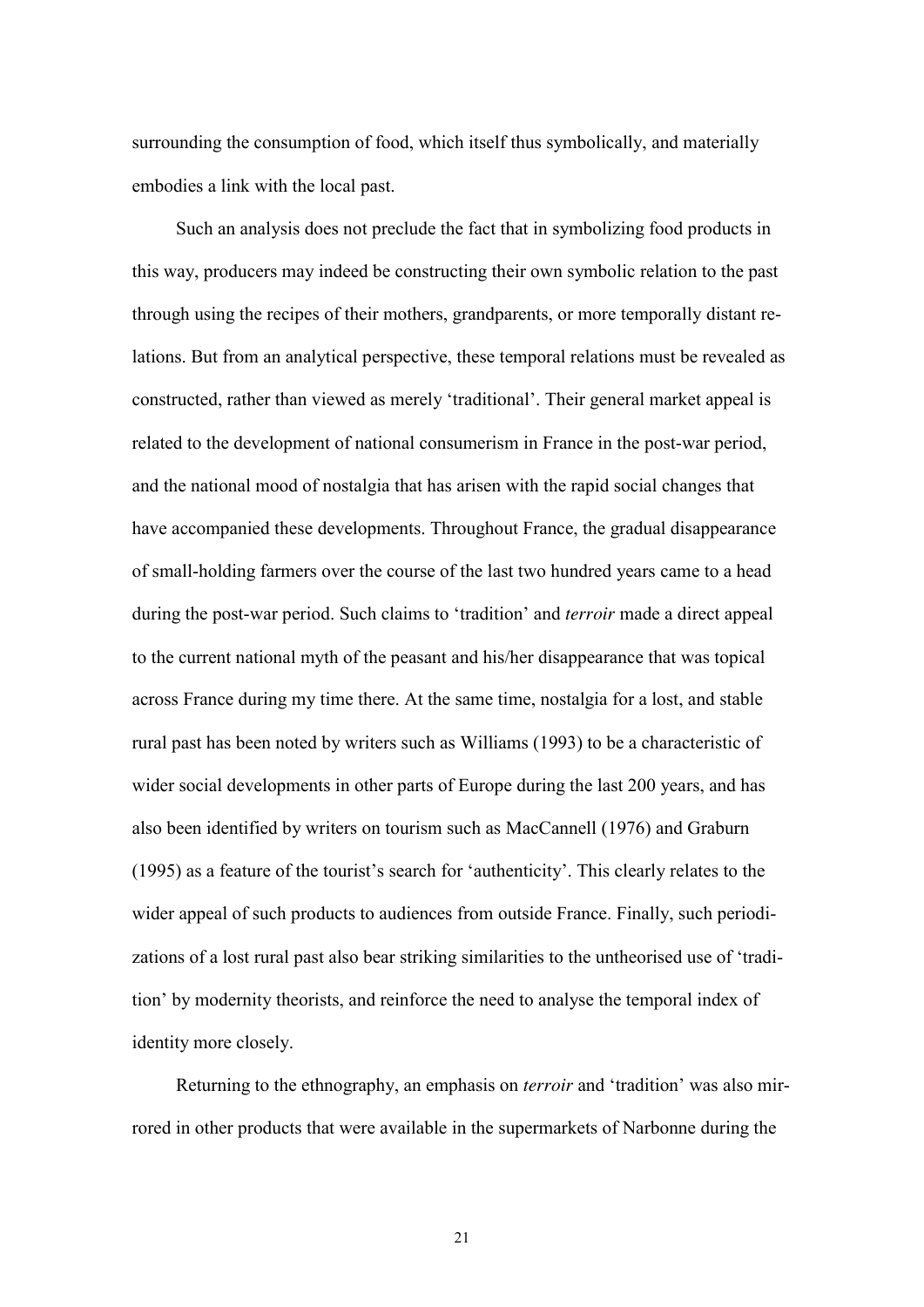1996-7 period. Perhaps the most blatant example was the *Reflets de France* ('reflections of France') series marketed by Continent, which in its packaging, and in a series of articles in the free Continent magazine available at the Narbonne store during 1997, promoted a self-consciously nostalgic image of regional food prepared in accordance with time-honoured, and endangered traditions. As the slogan, which accompanied each product, ran, 'Les produits Reflets de France renouent avec les recettes et le savoir-faire de chaque terroir qui ont fait de notre pays à travers le monde le symbole de bon goût'.<sup>11</sup> It is clear from the range of produce in this series that such packaging and products have their origin in the very real cultural and environmental diversity of France as a sociogeographic area, the consequent diversity of regional cuisines, and the concentration of a significant proportion of related food production in the hands of small-scale petty commodity producers. At the same time, as just suggested, their packaging is intended to link in with the prevailing national mood regarding recent French history, and the disappearance of 'peasant' small-holdings and small, integrated communities, targeting the *anomie* that is popularly associated with recent socio-economic developments.

#### **PACKAGING TRADITION IN MONADIÈRES**

With an understanding of the wider developments that had taken place during the earlier stages of Pierre Cadassus' progress in the restaurant business, and on into the 1990s to the time of my own stay in Monadières, we may return to the late 1980s, when he returned to the village and set up *La Cour Ancienne*. About the same time, two further restaurants set up in the village: *Le Flamant Noir* ('The Black Flamingo'), and *La Table du Pêcheur* ('The Fisherman's Table'), but by the 1990s *Le Flamant Noir* had gone out of business, and the current proprietor of *Le Petit Voilier*, which, we recall, Pierre Ca-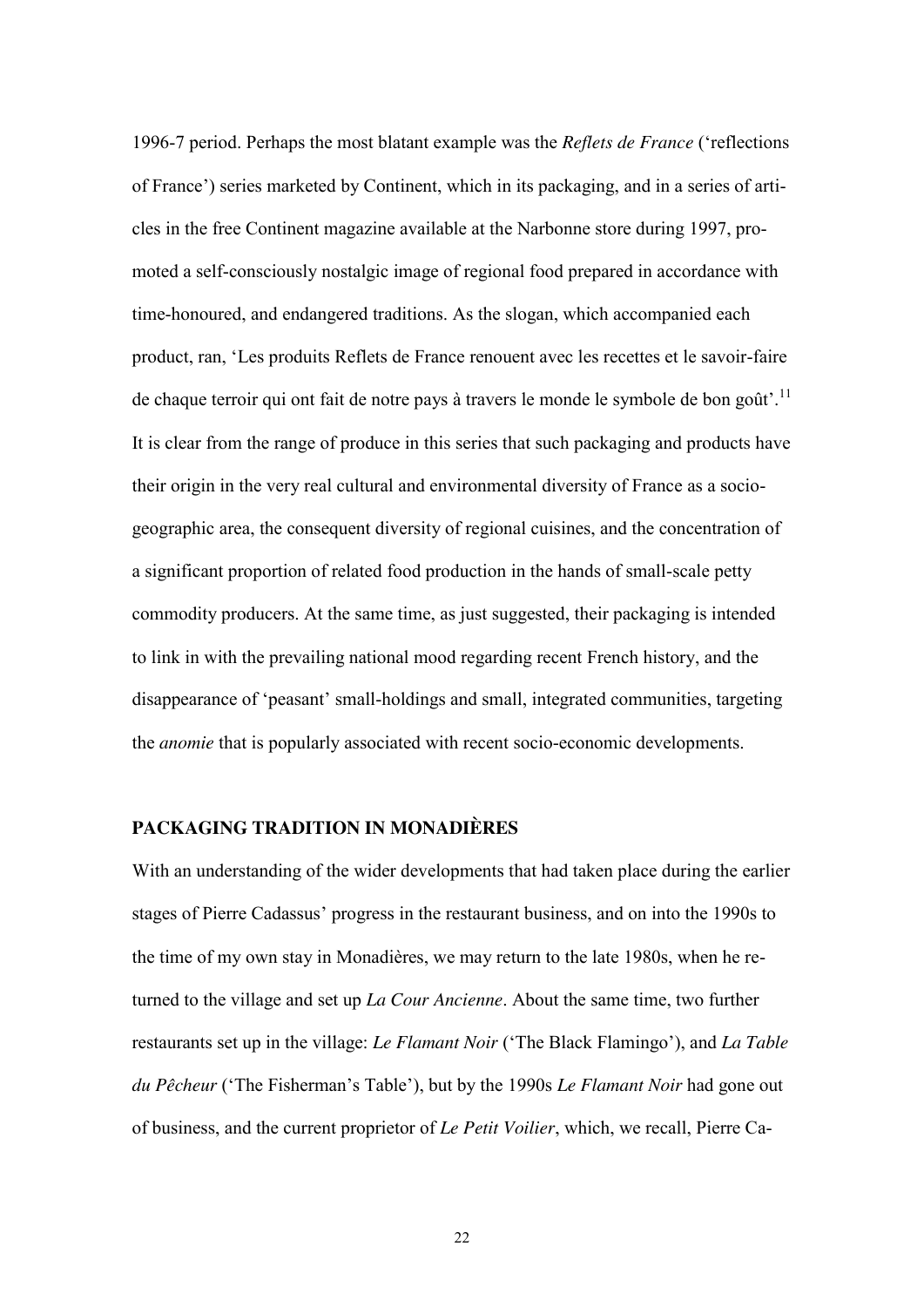dassus had initially started back in the 1970s, had decided to move premises to a new location, which overlooked the lake. With *La Cour Ancienne* doing well, Pierre Cadassus decided to open a new restaurant, once again above the bar, which had just been vacated by *Le Petit Voilier*. It was called *Al Bon Ostal*, *occitan* for 'At the Good House'.<sup>12</sup> As Guy Cadas remembered, at the opening of *Al Bon Ostal* 'Pierre Cadassus called all the newspapers, the cameras, he got everyone in the village square [which the restaurant overlooked]… he had an *occitan* singer, and he talked. He said "let's have the village like the good old days with the people, let's have the plaza lit up"'. The fact that Pierre Cadassus chose a name in dialect, which has itself become outmoded, and a symbol of the village and regional past as it has disappeared from everyday speech in the past 40 years, along with his use of an *occitan* singer and his own direct evocation of the past at the restaurant's opening, provide further examples of the importance of temporal references to the past in his projects.

The irony of Pierre Cadassus' appeal to the spirit of the 'old days' was not lost on Guy Cadas, who qualified his account of Pierre Cadassus' involvement in developments in the village by adding: 'He's the one saying let's have the village like the old days. But he's the one who's destroying it, if he'd just open his eyes!' This points to the detrimental effects of Pierre Cadassus' activities, as perceived by some of the other inhabitants of the village, and indicates the contested nature of such developments locally, as we shall presently see. Looking at the publicity and presentation of dishes that occurs at *La Cour Ancienne* in more detail, *terroir* was, unsurprisingly, a significant theme, both in the presentation of food as a whole, which was given the general title of *cuisine de terroir* ('regional cooking'), and in the selection of individual dishes. These latter focused principally on fish and seafood, with a special section on the main menu for *les*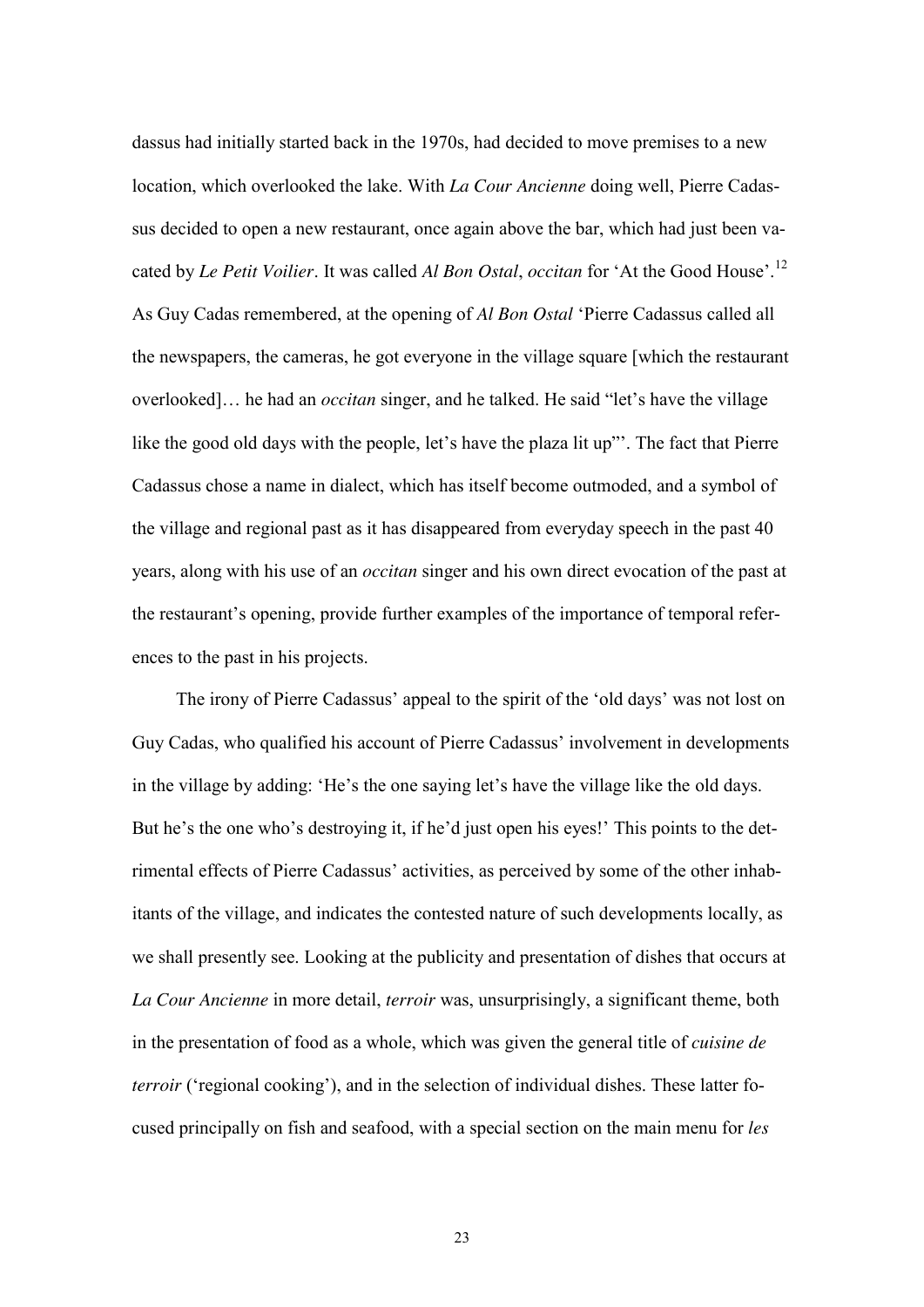*Anguilles de l'étang* ('Eels from the lake'), which included *la bourride*, the eel and potato stew that among village inhabitants was the local dish most frequently associated with the diet of the village past; *A la Narbonnaise* ('Eels in the Narbonne style'); and *Menu Dégustation d'Anguilles* ('The Eel-Tasting Menu'), a separate menu altogether which comprised a selection of different ways of preparing eels. Additionally, all were accompanied by 'regional wines'. Other sections from the main menu included *Tarte rustique* ('Rustic Tart'), and various dishes incorporating duck and goose, also associated with the former diet of the Aude. The menu contained the following introduction, locating the food in relation to a place, and a past in keeping with the *terroir* theme:

> *Notre Carte tient compte d'un arrivage journalier «petit bâteau et criée» Nous vous souhaitons la bienvenue, en espérant que ce détour gourmand Vous fera découvrir Monadières, site naturel et sauvage, Où la gastronomie, la pêche, la vigne et l'art, sont les joyaux d'un riche passé* <sup>13</sup>

The cooking was complemented by a notice-board placed at the entrance to the restaurant, on which a copy of the menu was surrounded by photos of Pierre Cadassus fishing. This underlined the relation of the food to the local cultural environment, and the local past, through emphasizing the artisanal fishing methods for which the *étang* is renowned, and which were commonly perceived as constituting a 'link with the past'. The theme of regional cuisine then continued for *Al Bon Ostal*, Pierre Cadassus' other restaurant. However, unlike *La Cour Ancienne*, which reinvented regional dishes to a gourmet level, *Al Bon Ostal* sold more simple, and less expensive 'regional' fare.

 The restaurants themselves were evidently selling much more than the consumption of food. The commodity they offered for purchase was in fact access to a specific symbolic experience, which was predicated on the evocations of fishing and of the vil-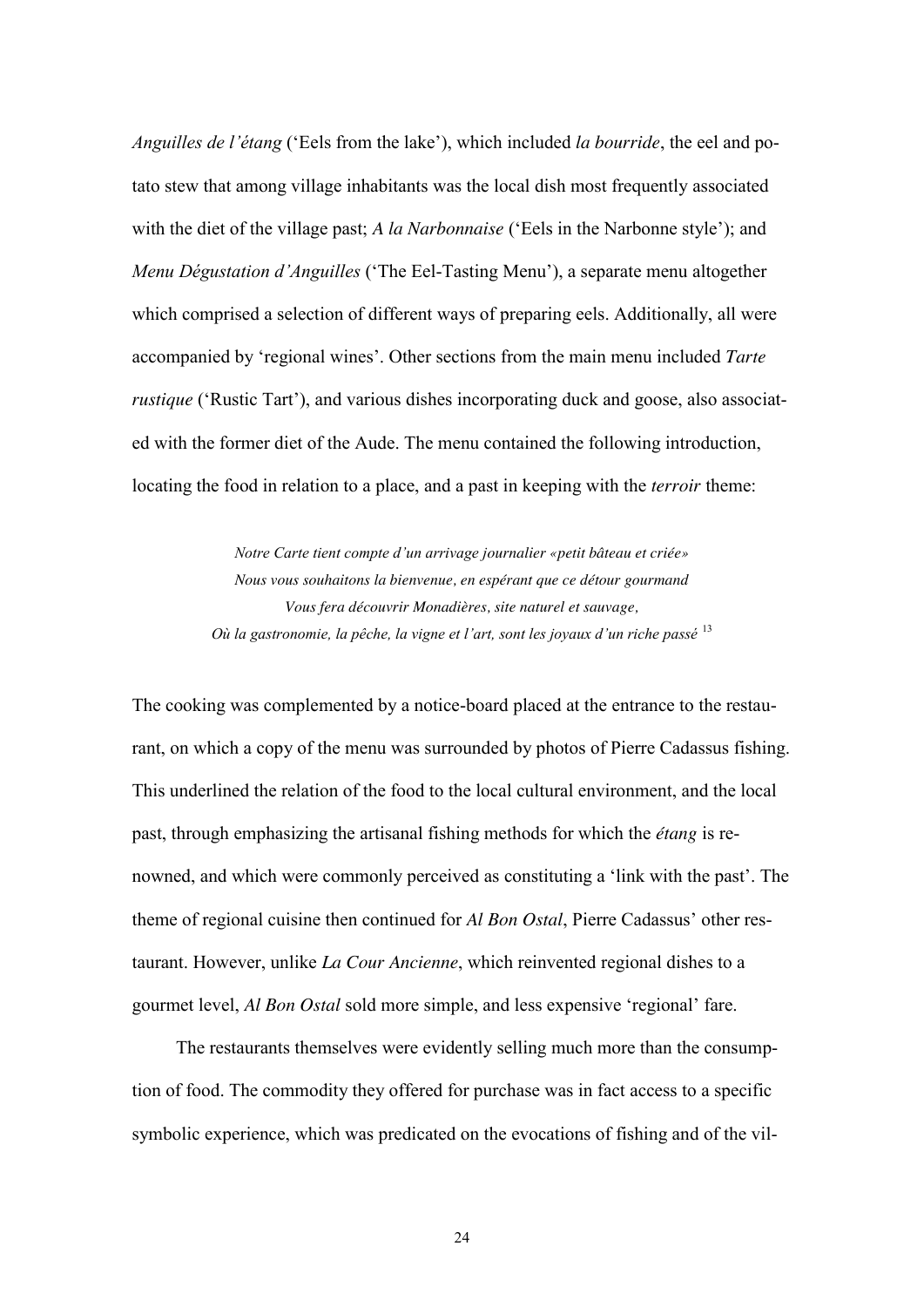lage as a temporalized locality. In this sense, Pierre Cadassus, as a native of Monadières, drew on elements of his own experience of local social life in the past in the construction of a commodity that was both material and experiential in nature. But the *cuisine de terroir* that he produced, with its local cultural overtones, cannot be said to be representative of the food which was actually consumed in the village, either in the past, or during my own stay. It constitutes a fabrication, whose real referent lies within the wider socio-economic context of the region as a whole, and specifically in relation to the commoditization of food for tourist consumption. On the one hand, its temporal claims must thus be understood *as* claims, as an attempt to convey a certain form of temporal identity on the commodities on offer. On the other, the food products themselves must be seen as transformations of and elaborations upon the former diet of the area, rather than as 'traditional' from an analytical point of view. Pierre Cadassus has therefore taken his own and others' experience of the past as the basis for his own, culinary narrative of local history. But his guiding principles have been those of fantasy, or magical realism, rather than the objective aspirations of professional historians.

 The perception of food products by consumers was of course a matter of specifics. Undoubtedly for some, the way in which they were packaged was irrelevant to the pleasure of eating the actual food itself. However for others, the experience of eating in Pierre Cadassus' restaurants constituted an imaginative participation in the spatiotemporal world the products evoked. The meal thus became an exercise in temporalizing the past, where the past was 'lived or apprehended concretely via the various meaningful connectivities among persons, objects, and space continually being made in and through the everyday world' (Munn 1992:116); or where 'a [specific] past [became] charged with the time of the now' (Munn 1992:113, adapting Benjamin 1992:253); re-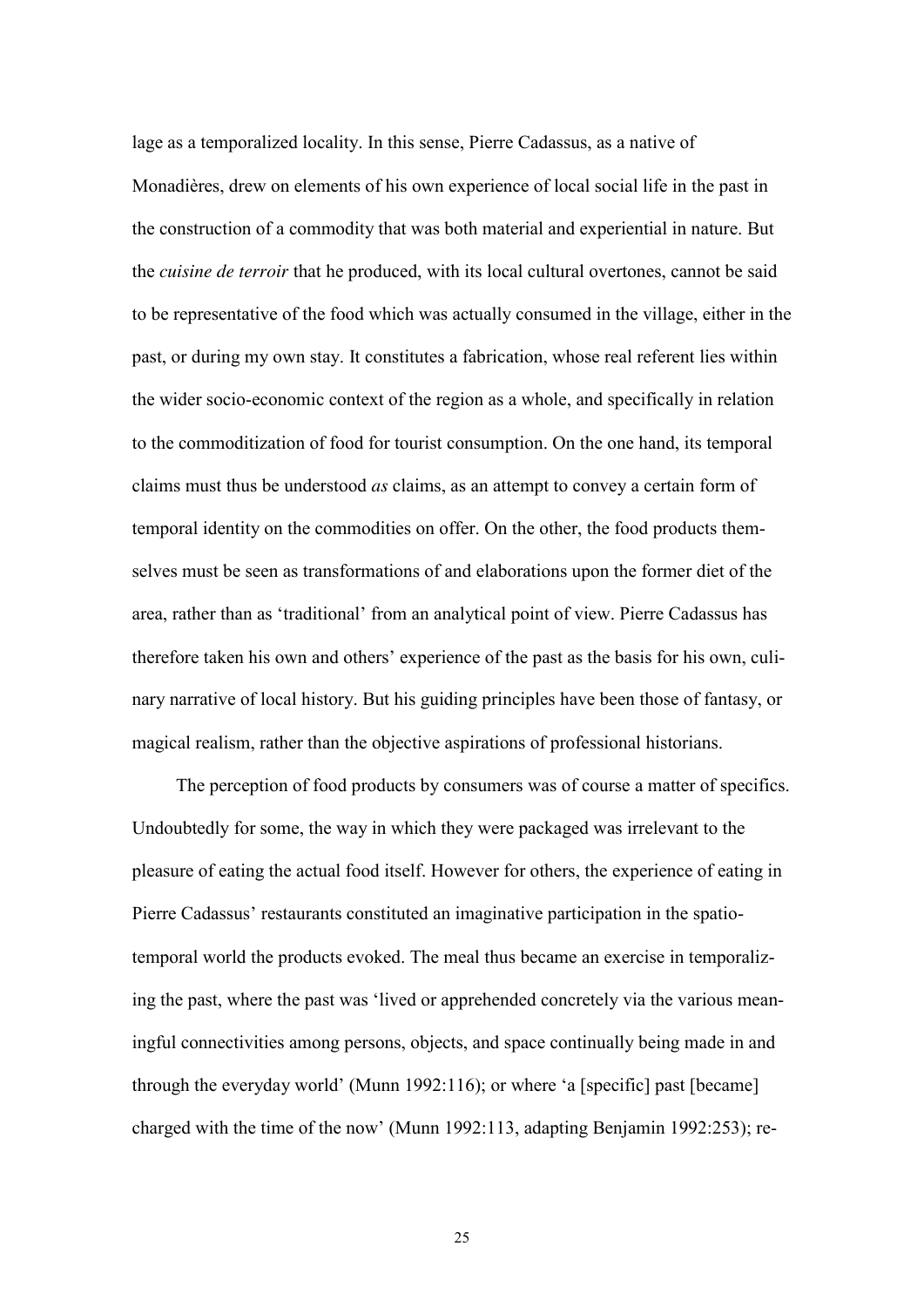calling the imaginative power of food noted by Proust (1996), whose *madeleine* cake had the power to evoke the lost world of his childhood. In the restaurants of Pierre Cadassus, however, in contrast to Proust, for certain consumers the present became infused with images of a perceived, and, significantly, fictional village past. It is therefore unsurprising that the majority of those using the restaurants were recent immigrants, second home owners, tourists and other visitors. For rather than drawing on oral information and lived experience about the local past, which would indeed have given the lie to some of Pierre Cadassus's claims, such temporalizing practices relied predominantly on textual material and a certain lack of local knowledge.<sup>14</sup>

 In 1996-7, aside from Pierre Cadassus, there was only one other restaurant still in business in the village, *La Table du Pêcheur*, *Le Petit Voilier* having gone broke in the summer of 1996. *La Table du Pêcheur*, as it name suggests, also had a predominantly fish and seafood based menu, and incorporated an art gallery and *brocante* ('antiques shop'), although its marketing was not as explicit as that of Pierre Cadassus. Guy Cadas also told me of other projects: in 1995 he had himself been approached by a member of the municipal council, Françoise Sabatier, about the possibility of selling his homemade jams and preserves. Part of the group of village inhabitants unhappy at the idea of putting aspects of the village and its way of life on show and for sale, Guy Cadas had turned her offer down. Nevertheless, in 1996, Françoise Sabatier had been involved in an attempt to organise a small market in the village on summer week-day evenings, ostensibly to sell other *produits du terroir* which were not part of the *Aude Gourmande* network to tourists. At the time, there was a general reluctance among villagers not professionally involved in food production to exert themselves for little financial reward, and scepticism as to whether the market would be a success. Among some, there was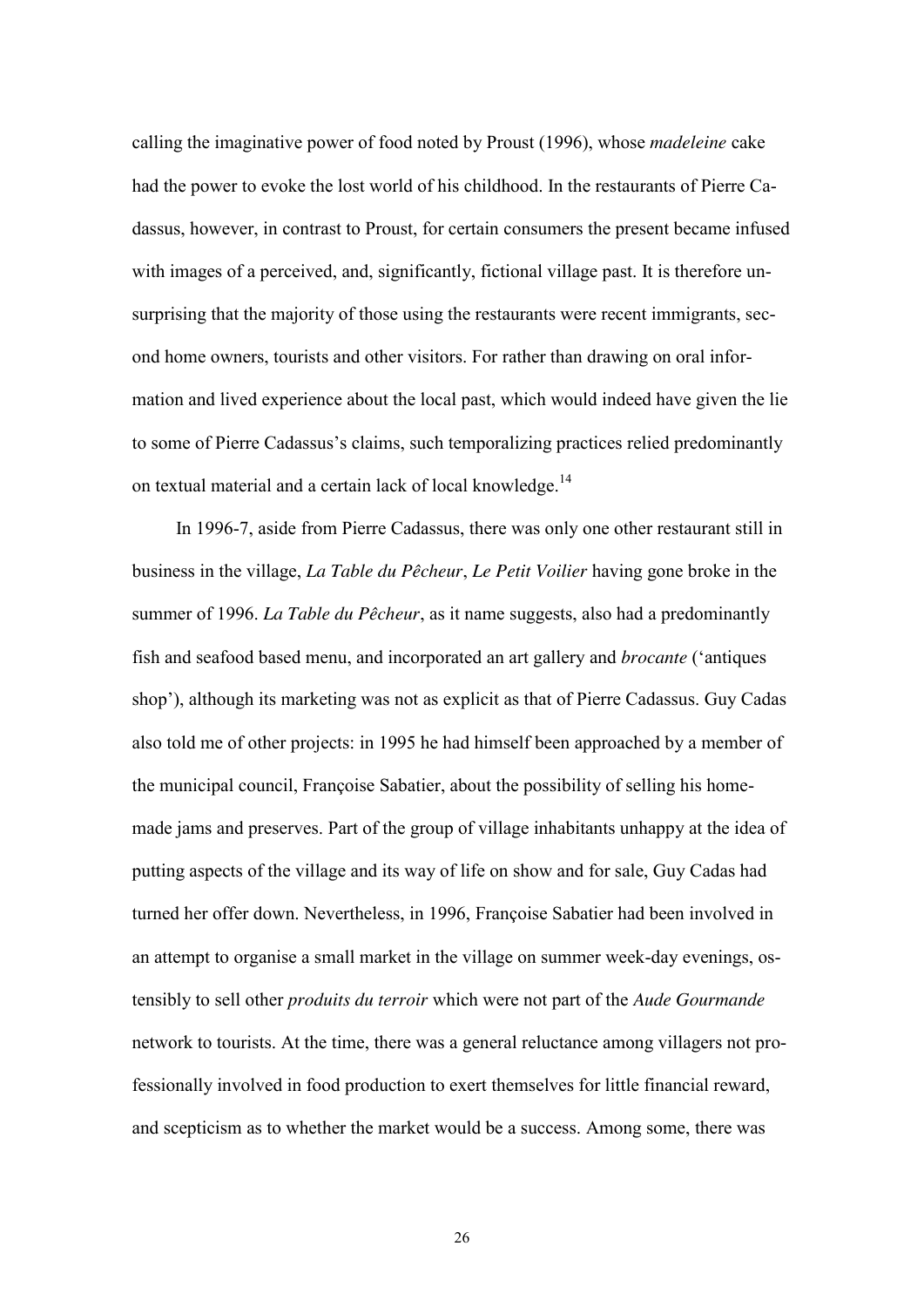also a sense that such home-made products were not produced for sale, their emotional and symbolic role within families and households rendering them, perhaps, inalienable and provoking resistance to their commoditization. Participants, therefore, had been mainly from outside the village, and because sales were limited, the market did not reappear for the summer I spent there in 1997.

 Another team of food producers in the village, however, have explicitly presented their produce in the style of Pierre Cadassus: a fisherman and his wife, the Montagnacs. Jean-Louis Montagnac would set aside part of his catch for his wife, Jeanne, who made stews and pâtés from it for sale. Having only been in business since the early 1990s, in 1996-7 her products were affiliated to the *Aude Gourmande* scheme, and she won prizes at the 1996 competition for her *bisque de crevettes* ('shrimp bisque') and her *terrine d'anguilles* ('eel pâté'). These recipes were also accompanied by a *soupe de poissons* ('fish soup'), a *soupe de crabes* ('crab soup'), a *terrine de poissons* ('fish pâté'), and a *bourride d'anguilles* ('eel stew'), all of which were certified 'fabrication artisanale sans conservateur ni colorant'.<sup>15</sup> Her publicity leaflet equally made temporal references, the *bourride d'anguilles*, for example, being introduced as 'une recette de nos grands mères, femmes de pêcheurs', <sup>16</sup> and at her stall at *la braderie*, or 'everything must go' market in Narbonne in August 1997, she displayed a lengthy album illustrating the fishing process in Monadières, and detailing how Jean-Louis Montagnac issued from several generations of fishermen from the village, which served to contextualize her products from a specific spatio-temporal perspective. In conversation with myself, Jeanne Montagnac spoke of the hostility within Monadières to her attempts to sell her produce, and to her success at the *Aude Gourmande* competition the previous year. She put this down in part to the reluctance of villagers to use their initiative and help themselves, and in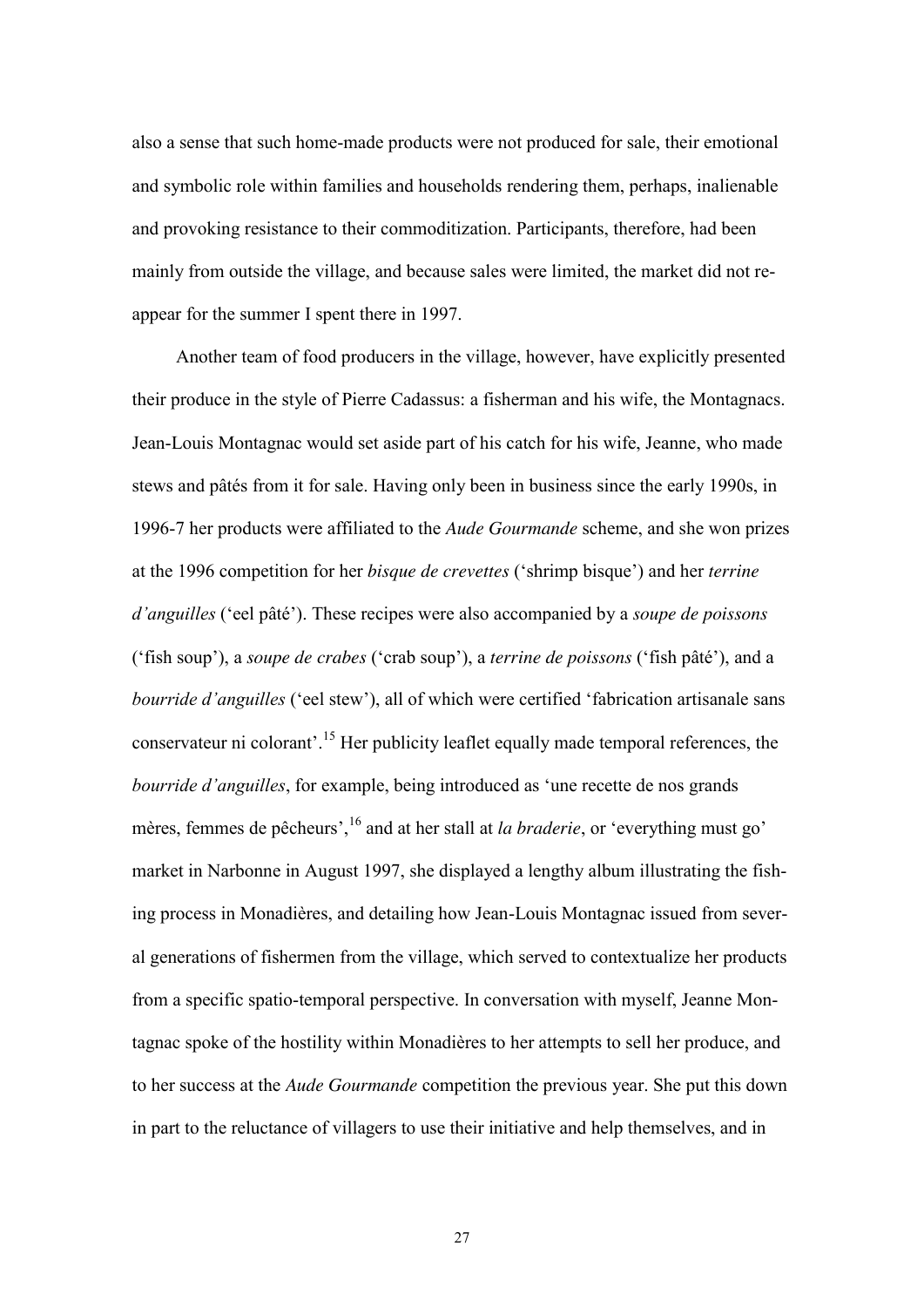part to envy, although from the comments of others I knew it is clear that, once again, her actions created both resentment among some for her commoditization of aspects of local ways of life, and anxiety at the possible repercussions of such tourist incentives for the future of the village.

#### **PASSIONS, DISCOVERIES, AND CONCLUSIONS**

The story of the disastrous 1997 summer fête of the Monadières Football Club, to which I now turn in conclusion, itself presents one specific example of how the former ceremonial life of the village was being replaced by more explicitly market, and touristoriented concerns. It also provides an explicit example of the conflicts within the village that this new socio-economic mode of production was creating. Back in the summer of 1996 a party was organised in Monadières, on a flat gravely area at the edge of the lake which for the rest of the year was used for parking cars, or sometimes by the fishermen for drying their miniature, lake-sized dragnets in the sun. Organised ostensibly for the financial benefit of the local football club, the party, subtitled *Passions et Découvertes* ('Passions and Discoveries') after a menu title at one of the restaurants owned by Pierre Cadassus, the football club's president, had in this initial incarnation been a great success. Its lakeside venue, by day treeless and exposed to the heat of the summer sun, by night had been transformed into a watery paradise, where 300 party goers, the fragrance of the lake's salty water, the hum of cicadas, and the odour of good food ensured it of a place in the local papers. Its hallmark had been the spit-roasting of a whole bull, which had grazed peacefully by the road that wound beside the lake in the weeks leading up to the event to woo passers-by and visitors with the promise of its culinary transformation. The following year, during my stay in the village, another bull appeared in late July,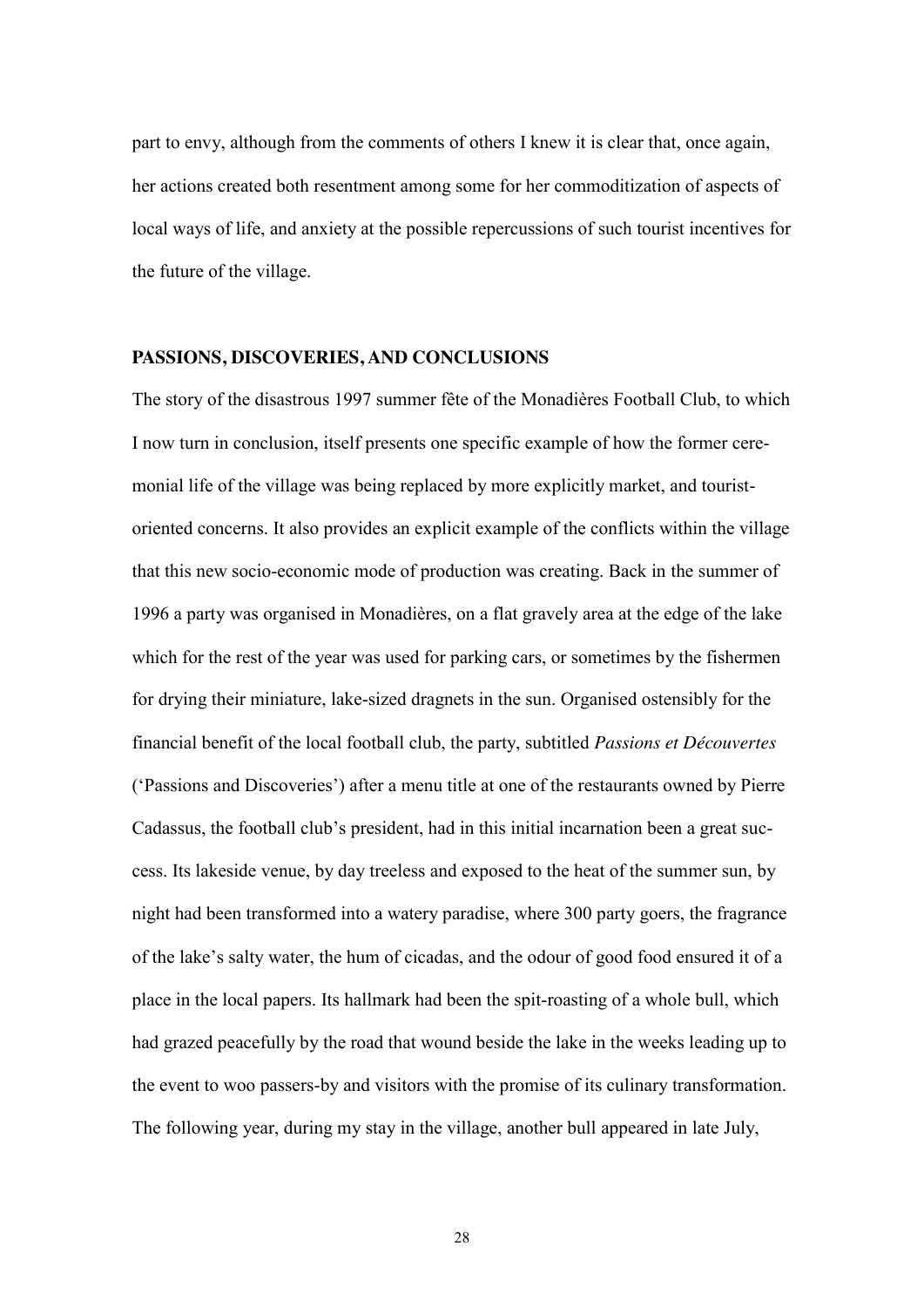giving notice that the party would indeed be organised again, and as booking forms dropped through letterboxes in the week that followed, the village column in local papers began to buzz with details and anticipation of the forthcoming event.

 Six hundred people were expected for the evening meal, of which two-thirds were tourists and outsiders. And as had happened the previous year, the party had been extended over the entire day, with open days among the several small art galleries that had sprung up in the village in recent years, the tasting of local wines throughout the afternoon, a quiz for children based on *Monadières et son étang*, <sup>17</sup> and a small market of *produits du terroir*. While the party itself was for the financial benefit of the football club, its president was clearly trying to extend the expected influx of money on to the area's petty commodity producers, a fact that did not go down well with the members of the football club themselves. When evening arrived, and the bull, which had been rotating placidly on its automated spit since dawn, was finally cooked, the six hundred guests seated expectantly around green collapsible wooden tables, hungry and thirsty from the day's events, were greeted by the sounds of argument and confusion. The members of the football club, whose were to distribute the copious amounts of food and wine to the waiting guests, were nowhere to be seen. Apparently antagonistic towards the president's perceived hi-jacking of the party for his own, and others' commercial interests, angered by his transformation of the village's collective resources for his own personal publicity and gain, they had boycotted the event, leaving the party in disarray and the bull uncarved and cooling in the evening air.<sup>18</sup>

 That, at least, is one interpretation of what happened. Pierre Cadassus himself, like Jeanne Montagnac before him, put their actions down to laziness, suggesting that, typical of a more general and long-standing attitude within the village, such people were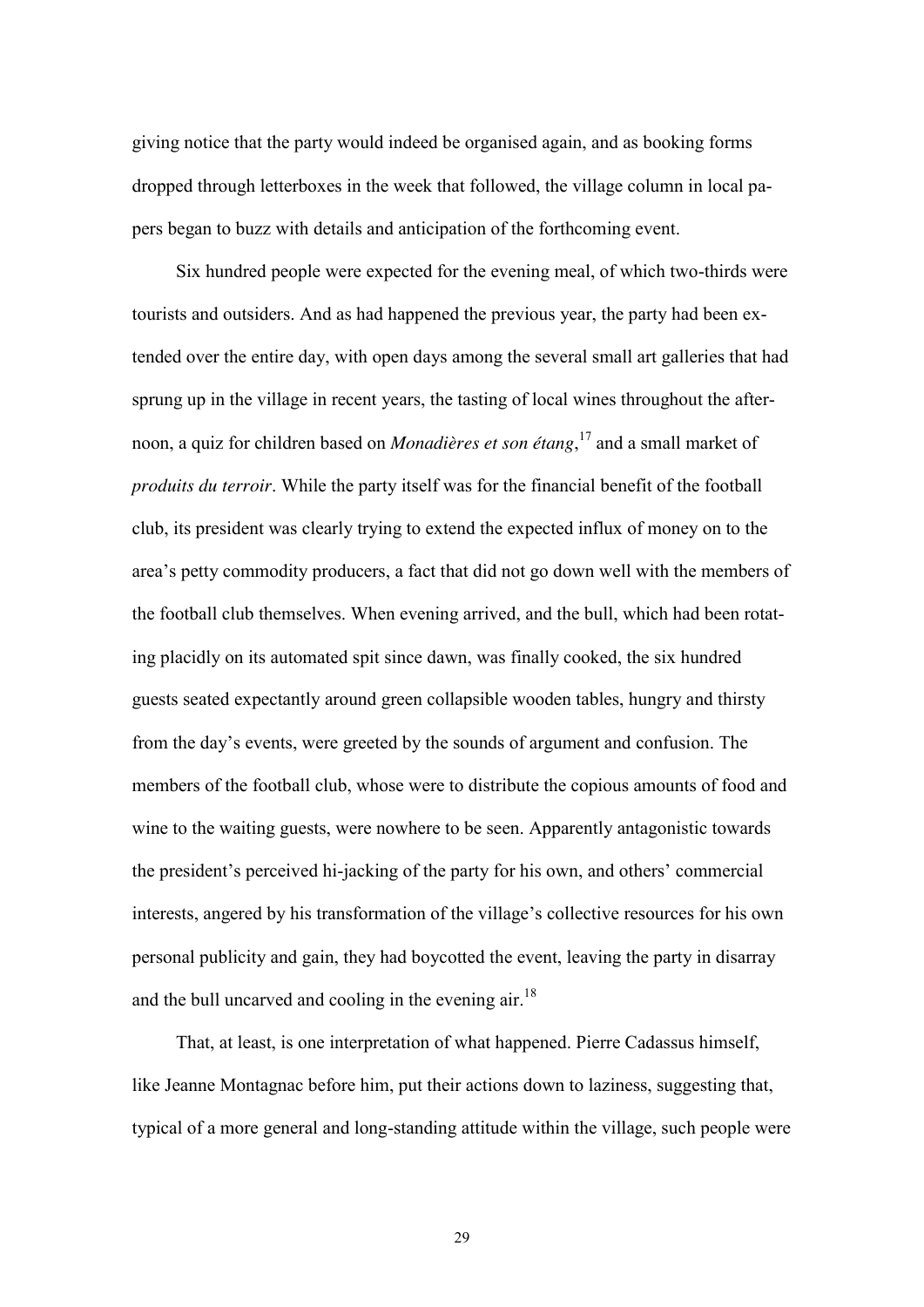unwilling to seize opportunities and help themselves. In his opinion, with the current high level of unemployment and the problems in viticulture, without tourism Monadières did not have a future. There were also some rumours of bad blood within the club itself, turning around the question of training schedules and the like; others concerning the lack of payment for those willing to help; and the fact that some of the football team were from outside Monadières and either on holiday, or unwilling to help with another village's fête. However, also visible was an antagonistic attitude towards the activities of Pierre Cadassus himself, related to the longer-term disquiet among some villagers regarding his use of the village past with respect to his business interests, and his attraction of tourists and outsiders into the locality. If this was not the only reason for everyone's actions, it was certainly part and parcel of the background to the evening's events, and for some villagers constituted reason enough for feeling hostile to the party and his role in it.

 Such feelings ran wider within Monadières during my time there, and the events surrounding the football club's summer fête, and indeed the sale of food in general, were just one incidence of a feeling of polarization among the village residents as to the activities of those members of the population involved in tourism. In the past 30 years, the locally perceived village past has been set off from the life of the present, concomitant with historical changes, and has begun to be incorporated into a new, heterogeneous sense of local identity with more national and global horizons. This has also been related to new ways of knowing and remembering the past, involving books, the mass media, the nation state, and photographs, to name a few examples. These new ways in which the past was being known and put to use take one more form in the activities of Pierre Cadassus and his associates, and their commoditization of the past with respect to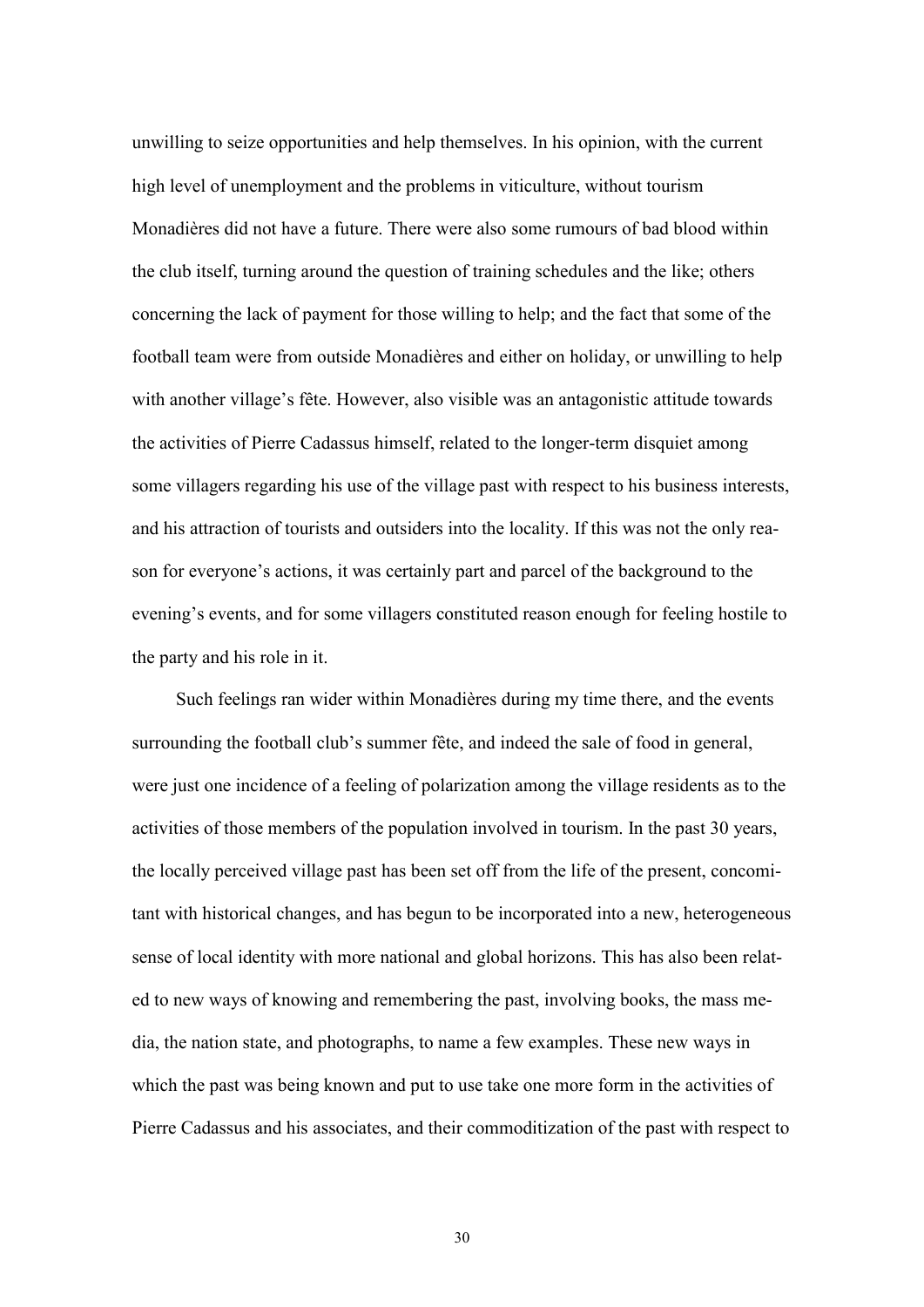the tourist industry. What is at issue, thus, cannot be interpreted in terms of a conflict over tradition itself, or even over the invention of tradition, but as a conflict over the ways in which the past itself is made known, temporalized, and put to use as part of present projects. One of the things I have been concerned to illustrate here is how, through combining a symbolic analysis of the temporal dimension of social activities with a consideration of the historical context of local sociality, this can be made explicit. In a general sense, such an analysis also demonstrates the need for greater and more complex consideration of the question of temporality among anthropologists and sociologists as a whole, an argument that is beginning to be heard in some circles.<sup>19</sup>

 Turning now to the implications of this case study for writings on the heritage industry, and for other anthropological portrayals of rural tourism in Europe, what are the local consequences of such developments? Are they the cynical manipulation of the past for individual profit, as some writers suggest? Or, indeed, the emancipatory celebration of multiple pasts by the population at large? Clearly, the situation in Monadières is more complex than that. On the one hand, those doing the celebrating were mainly from outside the village, while those whose identities were more closely bound to the local past were the ones feeling uncomfortable about the whole business. However, in Monadières, which suffered from as much as 20% unemployment among the active population, the majority of whom were young people, it is clear that, although the profits from these enterprises went to the few such as Pierre Cadassus during my time there, the nature of the scheme, with its accessibility to all those with a little capital and the guile to set themselves up in business, is far more democratic than the sort of tourism associated with multi-nationals. Indeed, Guy Cadas, himself a critic of Pierre Cadassus' activities, expressed to me his own thoughts about the possibility of setting up in the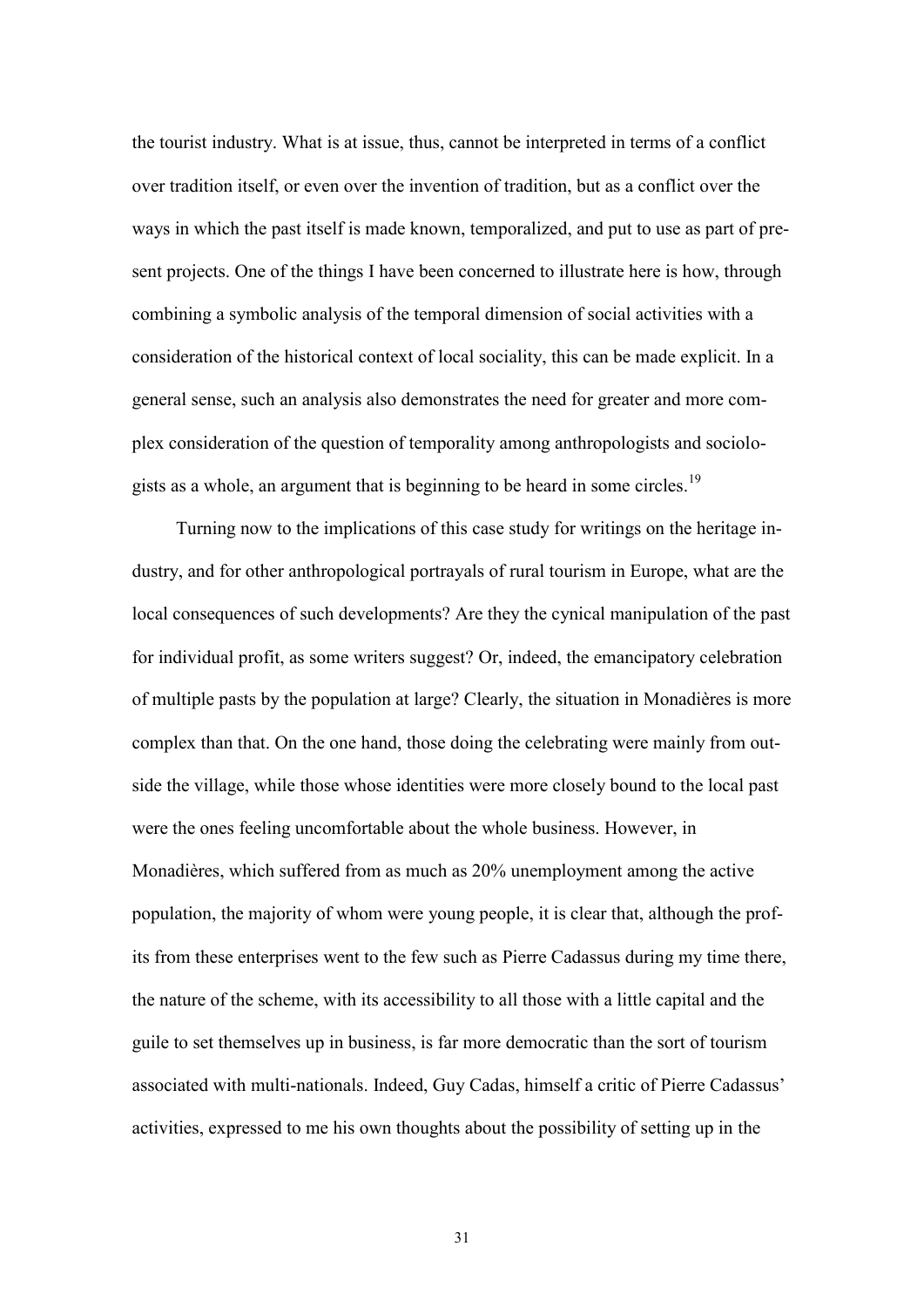food trade, his main concern, and what prevented him from doing so, being his fears regarding the effects that tourism would have on the village. Fears coupled, perhaps, with a more general reluctance to commoditise intimately valued features of one's social world for the sake of extra cash.

 So, cynical manipulation? Cynical perhaps not, but manipulation maybe, and this is where the most striking aspect of such developments is occurring, as it is clear that through such activities a new form of social memory is emerging. I have not had space here to touch upon other devices of local memory,<sup>20</sup> that included the recent production of a detailed narrative of local history – and which, it is worth noting, Pierre Cadassus drew on for the quiz at the fête, while consulting its author at other stages of his business career – but it is clear that those involved in the food business have no explicit responsibility for accuracy or accountability to the pasts they make reference to. This, and a public voice of much greater power and access than many other narratives of the past, are perhaps at the heart of the unease felt by some village inhabitants regarding the use of local pasts as a referent for commodities and their packaging, and underlie the conflict at the village fête. While in the short-term, such practices have still left other strategies of remembering intact, it is less certain what the long-term local effects of heritage tourism will be, as the indigenous community of villagers identifying with the local past are themselves becoming a minority in the locality. Indeed, the continuing development of such an industry locally could well hasten their demise, as the symbols of their commonality are appropriated and transformed for other ends. However, and in conclusion, it is only when these developments progress further in Monadières, which in the current climate of heritage tourism they undoubtedly will, that the long-term consequences of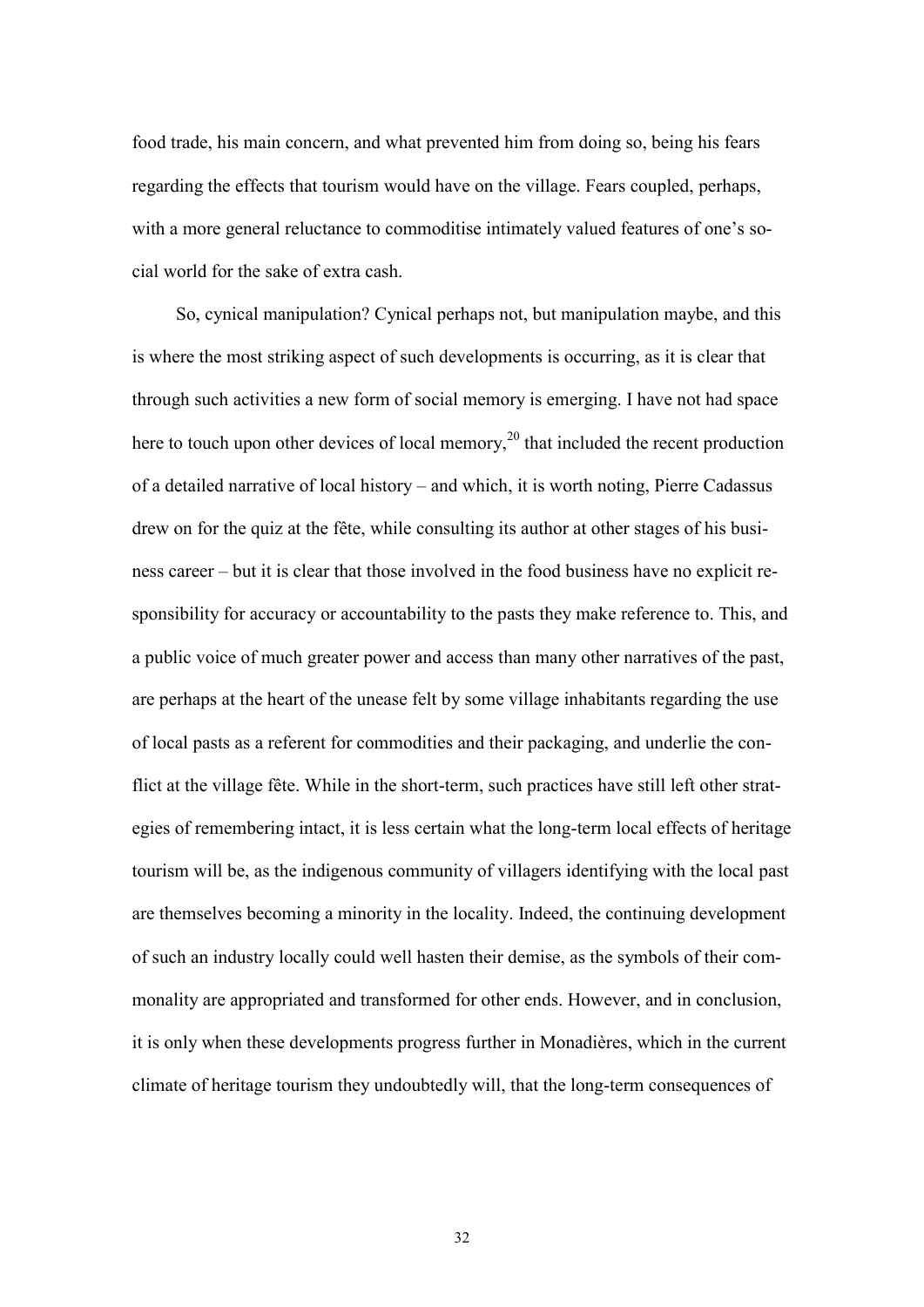integrating market-oriented consumerism with the social function and importance of remembering will become apparent, for better or for worse.

#### ACKNOWLEDGEMENTS & NOTES:

-

Earlier versions of this paper were presented at the Postgraduate Research Seminar and Departmental Seminar of the Anthropology Dept., Goldsmiths College, and the 'Frontiers of Memory' conference at the Institute of Education, London in Sept. 1999. I would like to thank those present for their contributions, and especially Olivia Harris and Paolo Mendes for their particularly helpful comments. My thanks also to Susana Gozalo Martinez for her constructive criticisms, and the residents of Monadières. Fieldwork and research on which this paper is based was carried out with the aid of an ESRC Postgraduate Studentship.

<sup>1</sup> For Munn, the notion of temporalization 'views time as a symbolic process continually being produced in everyday practices. People are "in" a sociocultural time of multiple dimensions (sequencing, timing, past-present-future relations, etc.) that they are forming in their "projects". In any given instance, particular temporal dimensions may be foci of attention or only tacitly known. Either way, these dimensions are lived or apprehended concretely via the various meaningful connectivities among persons, objects, and space continually being made in and through the everyday world' (1992:116). Perception and experience of the past thus involves actualizing it in the present or, in Munn's terminology, *temporalizing* the past, a viewpoint that 'foregrounds the implications of the meaningful forms and concrete media of practices for apprehension of the past' (1992:113). However, it should be added that temporalizing practices always take place in a material historical context, which should form part of any analysis, something that Munn downplays and I am concerned to address here. I consider the relationship between symbolic and materialist approaches to the anthropology of time at length elsewhere (Hodges 1999:34-58).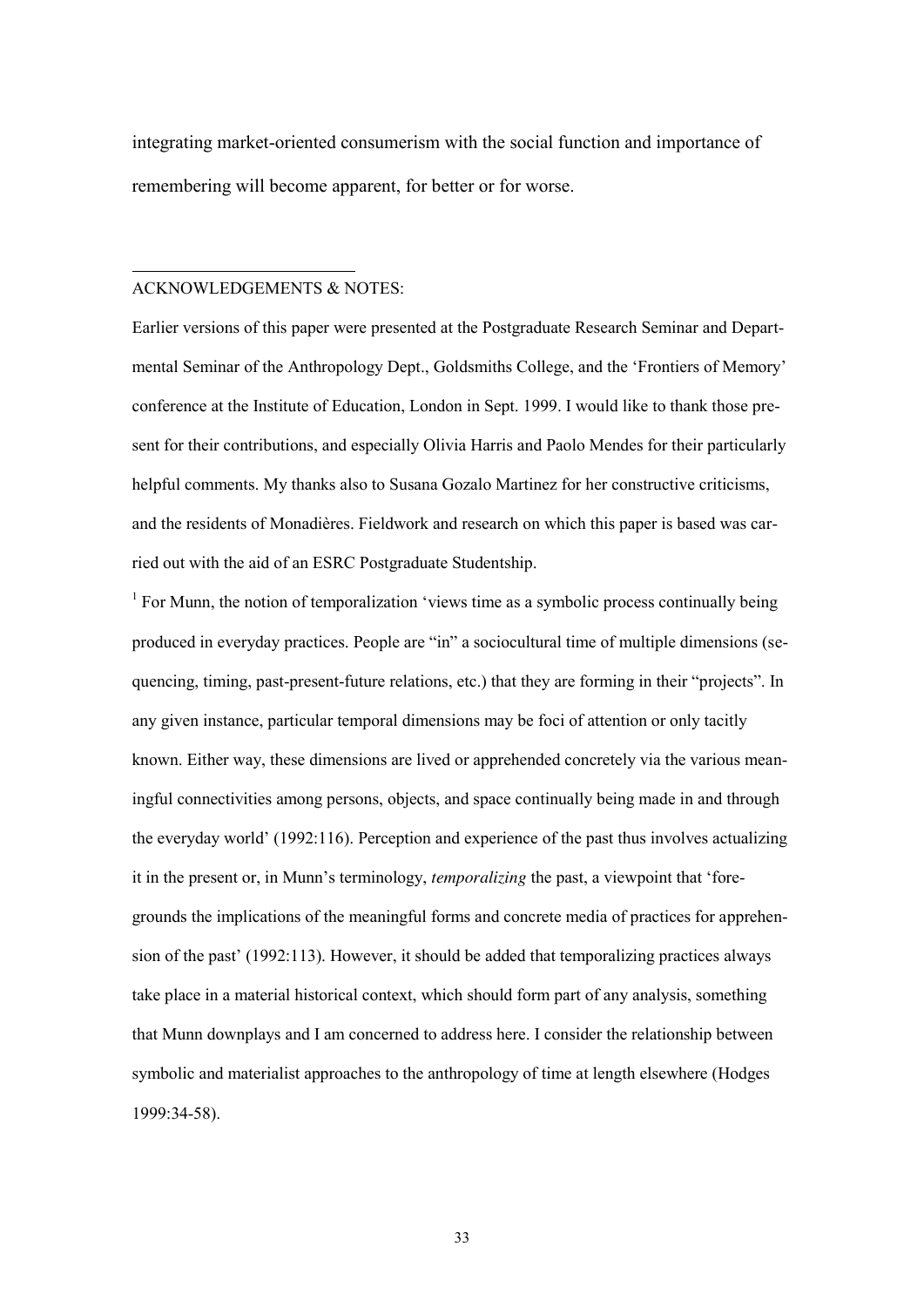<sup>2</sup> PhD Fieldwork was carried out in Monadières from October 1996–September 1997. Pseudonyms replace the names of the village and its inhabitants.

<sup>3</sup> Censuses of 1946 & 1990.

<sup>4</sup> 'Cultural tourists are interested in the lifestyle of other people (whether at home or abroad, now or in the past), their history, and the artefacts and monuments they have made. Thus this category also includes what some have called ethnic and historical tourism […] Cultural tourism may be contrasted with recreational tourism – stereotypically focused on sun, sand, sea and sex – and environmental tourism. These categories are not mutually exclusive and usually overlap' (Boissevain 1996a:21-2).

<sup>5</sup> See Berger, Berger and Kellner 1974, Berman 1983, and Hall 1992 for works on modernity in a related vein, and Connerton 1989, Fentress & Wickham 1992, Lowenthal 1985, Nora 1989, and Terdiman 1993 for works on memory and the past with similar limitations.

<sup>6</sup> Amiel *et al.* 1994, Ardagh 1973, Mendras & Cole 1991, & Urry 1990 provide the basis for the historical discussion that follows.

 $<sup>7</sup>$  Although there were several attempts to construct sizeable caravan and camping sites on the</sup> borders of the lake during the 1970s, on the whole these were fiercely and successfully fought off by the *conseil municipal*, as a letter written by the then mayor of Monadières, Louis Alberny, to the *préfet de l'Aude* ('governor of the Aude') on the 30.6.72 testifies: 'The *commune* of Monadières has no desire to compete with the new tourist developments. It has no ambitions to expand, and has no illusions of becoming a new St. Tropez. It only wishes to maintain a pleasant appearance and so respect the touristic zone that surrounds it. In this respect, it desires simply to welcome the few pleasure boat enthusiasts who wish to moor at its port.' (*Archives Départementales de l'Aude* 1603w76, my translation). A number of more substantial plans for developing the village and its surroundings were also proposed over the years, involving a yachting marina and luxury hotel, but fell through due to the difficulty of building on the borders of the lake. Opposition to all forms of tourism in subsequent *conseils* persisted until 1995,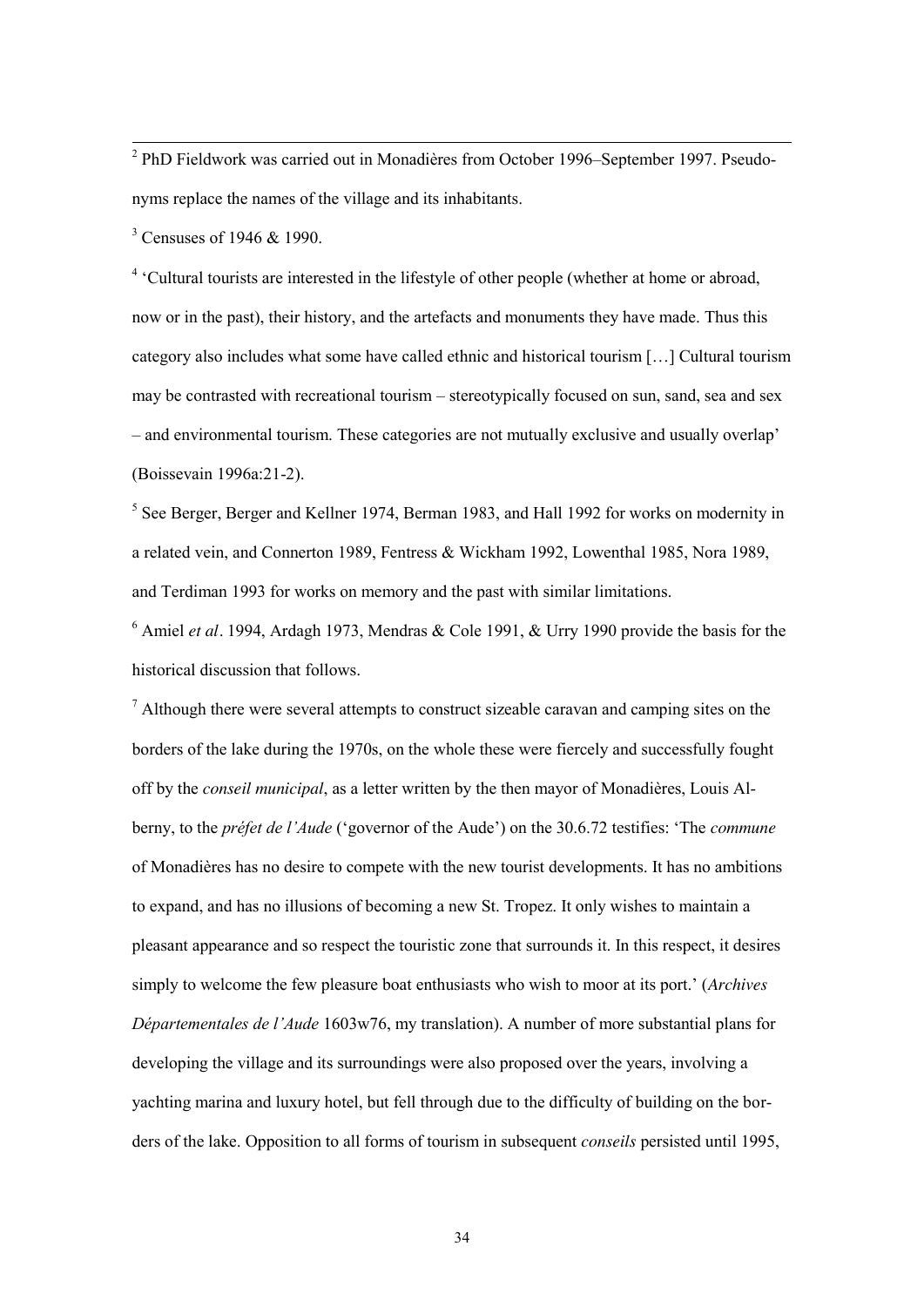when the new *conseil municipal* declared itself in favour of the local development of 'ecotourism', which encompassed 'heritage tourism' in its existent local form.

-

<sup>8</sup> Pierre Cadassus was helped in all his business exploits by his wife Martine, who was a chef and co-host. However, by all accounts Pierre Cadassus was the key motivating force and I focus on him here.

<sup>9</sup> Marcel Pagnol and Jean Giono are well-known in France for their novels about French rural life in the late  $19<sup>th</sup>$  and early  $20<sup>th</sup>$  centuries.

 $10$  Indicating a precocious taste for the themed use of outmoded objects that Jeanine Bonnet had perhaps brought with her from Narbonne, or the other urban centres she had lived in. She had been born in a village in the Hérault, but had subsequently lived in Narbonne, Tarbes, and on the French Riviera, before moving to Monadières. I adapt the term 'outmoded' here and elsewhere from Benjamin's (1998:229) usage, to refer to how, under the conditions of rapid social change perpetuated by industrial capitalism, the present becomes littered with the detritus and memory of former existences: forgotten, repressed, 'outmoded' ways of life that in various ways and for different reasons may then be re-temporalized into alternative projects. This is, of course, a key factor underwriting the development of heritage tourism.

<sup>11</sup> 'The Reflections of France products are reviving the recipes and crafts of each region, which have made our country, across the world, the symbol of good taste'.

<sup>12</sup> *Occitan* is the former language of southern France, comprised of related, but locally divergent dialects still spoken by many older people (who refer to it as *patois*), and some regionalist intellectuals.

 $13$  'Our menu benefits from a daily delivery from lake, and sea fishing / We bid you welcome, hoping this gourmet detour / will introduce you to Monadières, a wild and natural place / where gastronomy, fishing, art and the vine are the jewels of a rich past'.

 $14$  It is worth noting how these products had their origins in Cadassus's and others' lived experience of the locality, while their production and marketing reflects the penetration of outside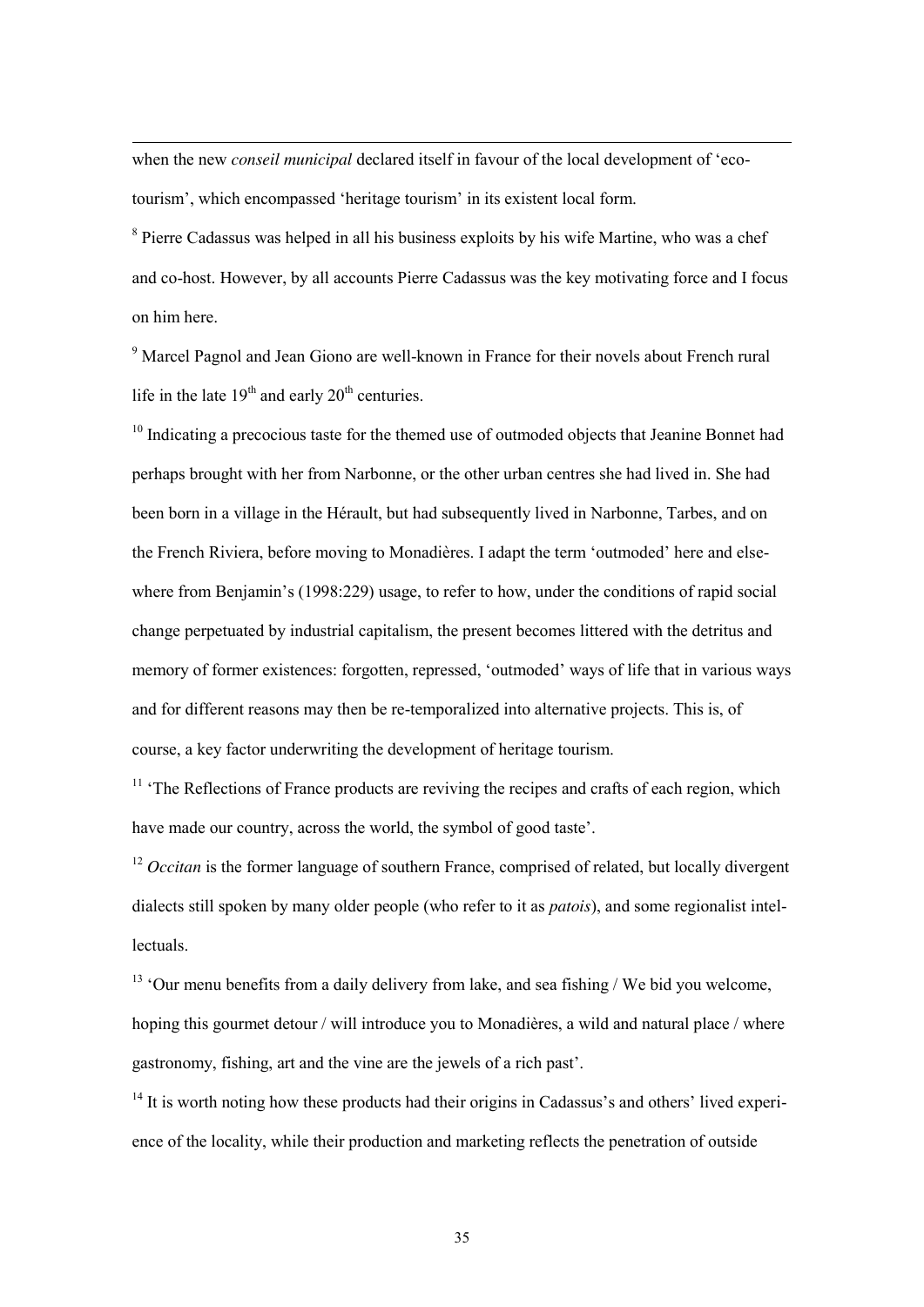forces, mirroring his status as insider and outsider in the village. His father came from outside Monadières and left his mother and the village when Cadassus was young, leaving Cadassus feeling anomalous in the indigenous village community.

<sup>15</sup> 'Made artisanally without preservatives or colorants' (quoted from the Montagnacs' publicity leaflet).

<sup>16</sup> 'A recipe of our grandmothers, fishermen's wives' (quoted from the Montagnacs' publicity leaflet).

<sup>17</sup> 'Monadières and its Lake', a book on local history (Guiffan 1979).

 $18$  In fact the guests eventually ate, but only by walking up to serve the food themselves.

 $19$  For example, during concluding discussions at a 'Kinship and Temporality' 3-day workshop held recently at Goldsmiths College (16-18.12.99), similar acknowledgements were made regarding the study of kinship. See also Greenhouse 1996, Munn 1992 for more general arguments proposing temporality as anthropology's 'blind spot'.

<sup>20</sup> See Hodges 1999 for further details.

#### REFERENCES:

-

- Abram, S. A. (1994), Recollections and Recreations: Tourism, Heritage and History in the French Auvergne. Unpublished D.Phil. thesis. Oxford University.
- Abram, S. A. (1996), "Reactions to Tourism. A View from the Deep Green Heart of France", in *Coping With Tourists: European Reactions to Mass Tourism*, J. Boissevain (ed), Providence & Oxford: Berghahn Books, 174-203.
- Abram, S. A. (1997), "Performing for Tourists in Rural France", in *Tourists and Tourism: Identifying with People and Places*, S. Abram, J. Waldren & D.V.L. Macleod (eds), Oxford & New York: Berg, 29-50.

Abram, Simone, Jacqueline Waldren & Donald V.L. Macleod (eds) (1996), *Tourists and*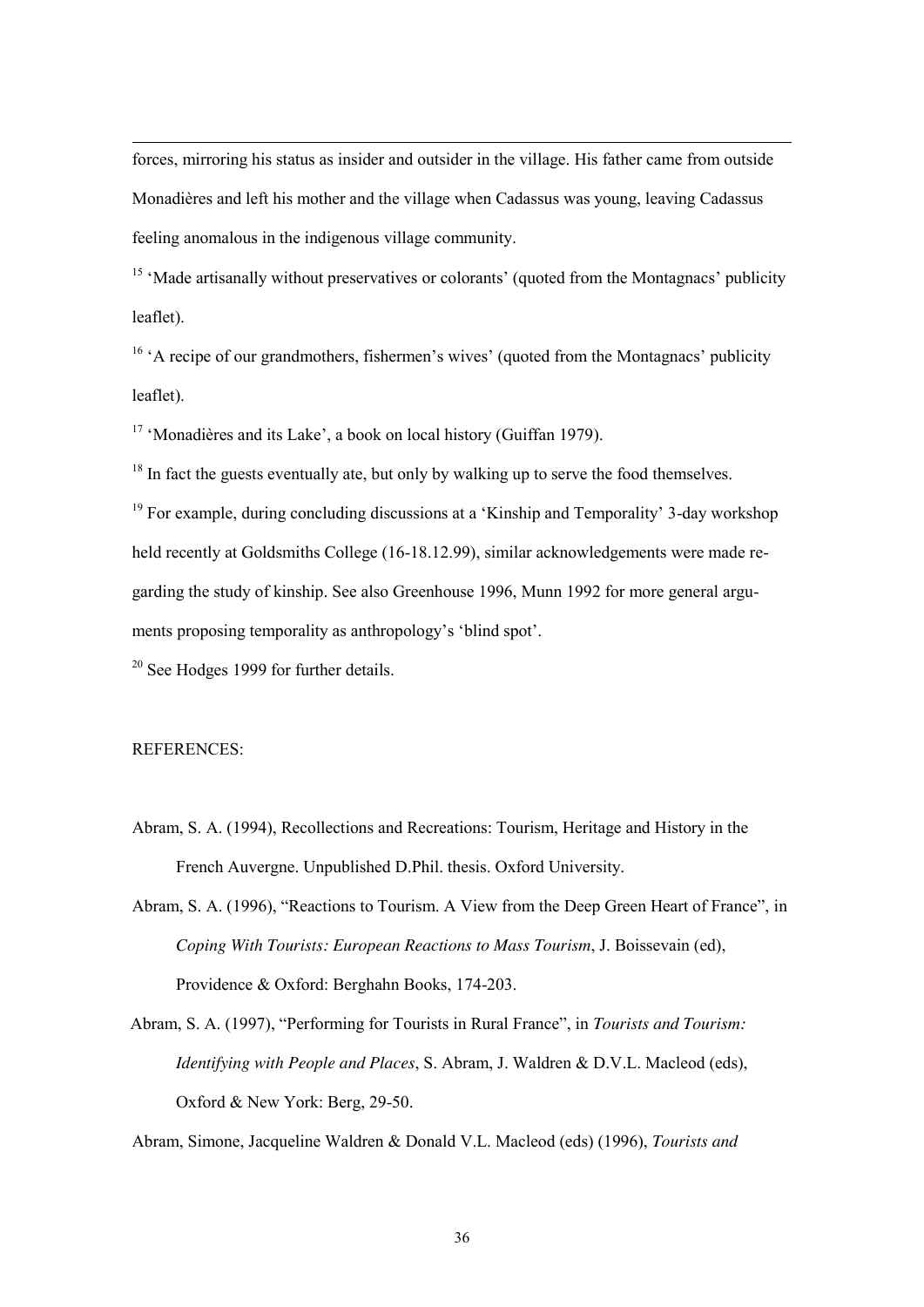*Tourism: Identifying with People and Places,* Oxford & New York: Berg.

- Amiel, C., D. Baudreu, C. Marquié, J.-P. Piniès, & J.-C. Pons (1994), *Aude*, Paris: Editions Bonneton.
- Ardagh, J. (1973), *The New France: A Society in Transition: 1945-1973*, Harmondsworth: Penguin.
- Benjamin, W. (1992), "Theses on the Philosophy of History", in *Illuminations*, London: Fontana, 245-255.
- Benjamin, W. (1998), *One-Way Street*, London: Verso.

-

- Berger, P. L., B. Berger & H. Kellner (1974), *The Homeless Mind: Modernization and Consciousness*, Harmondsworth: Penguin.
- Berman, M. (1983), *All That Is Solid Melts Into Air: The Experience of Modernity*, London & New York: Verso.
- Boissevain, J. (1992), *Revitalising European Rituals*, London & New York: Routledge.
- Boissevain, J. (1996), *Coping with Tourists: European Reactions to Mass Tourism*, Providence & Oxford: Berghahn Books.
- Connerton, P. (1989), *How Societies Remember*, Cambridge: Cambridge University Press.
- Fentress, J. & C. Wickham (1992), *Social Memory*, Oxford: Basil Blackwell.
- Giddens, A. (1990), *The Consequences of Modernity*, Cambridge: Polity Press.
- Giddens, A. (1991), *Modernity and Self-Identity: Self and Society in the Late Modern Age*, Cambridge: Polity Press.
- Goody, J. (1982), *Cooking, Cuisine and Class: A Study in Comparative Sociology*, Cambridge: Cambridge University Press.
- Graburn, N. (1994), "Tourism, Modernity and Nostalgia", in *The Future of Anthropology: its Relevance to the Contemporary World*, A. Ahmed & C. Shore (eds), London: Athlone, 158-178.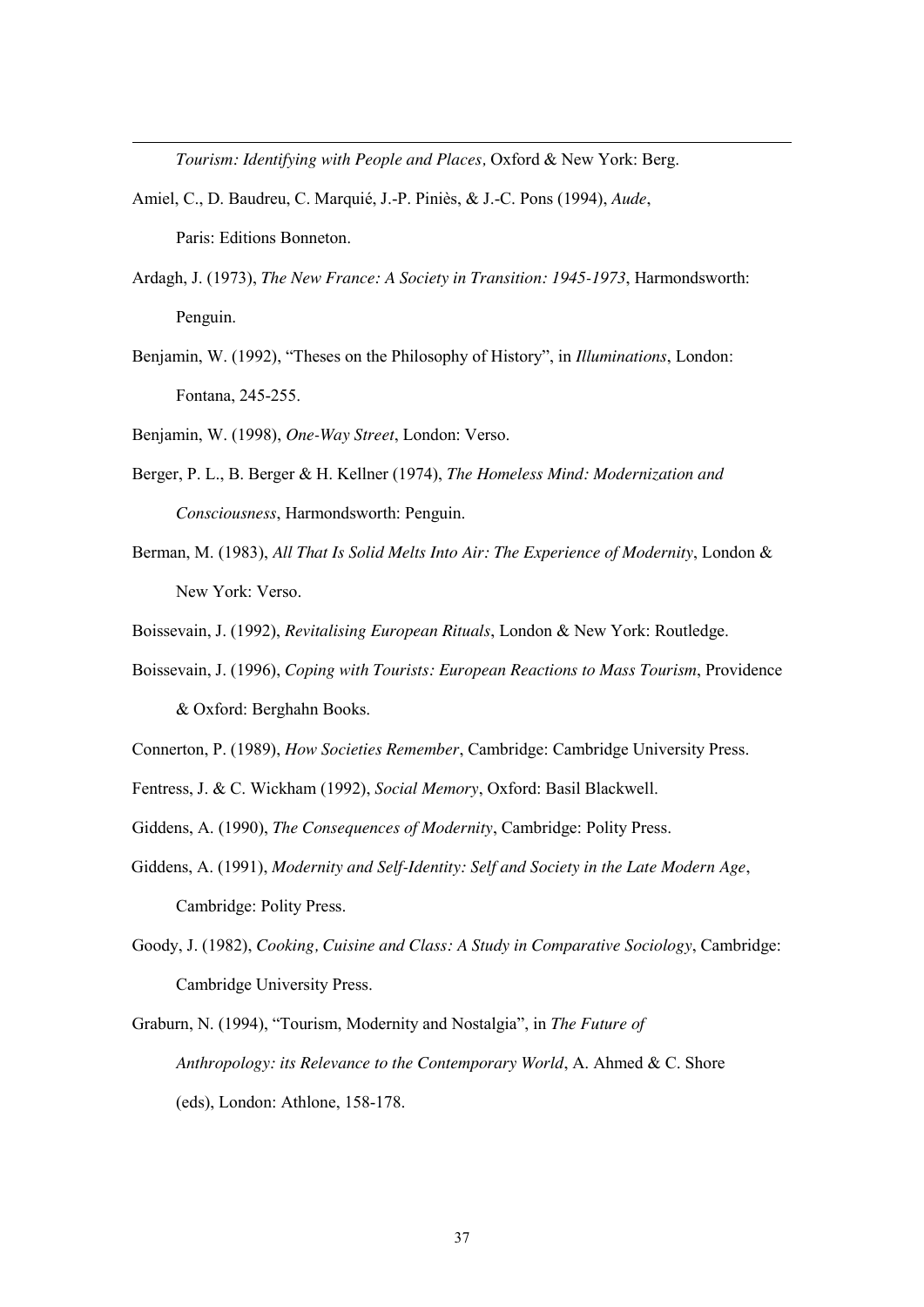- Greenhouse, C. J. (1996), *A Moment's Notice: Time Politics across Cultures*, Ithaca & London: Cornell University Press.
- Greenwood, D. J. (1989), "Culture by the Pound: An Anthropological Perspective on Tourism as Cultural Commodification", in *Hosts and Guests: the Anthropology of Tourism*, V. Smith (ed), Philadelphia: University of Philadelphia Press, 171-85.
- Guiffan, J. (1979), *Monadières et son étang*, Salles d'Aude, 11110 France: Service Occitan d'Imprimerie.
- Hall, S. (1992), "The Question of Cultural Identity", in *Modernity and its Futures*, S. Hall, D. Held & T. McGrew (eds), Cambridge: Polity, 274-325.

Hewison, R. (1987), *The Heritage Industry*, London: Methuen.

-

- Hodges, M. (1999), What the Past Holds in Store: An Anthropological Study of Temporality in a Southern French Village. Unpublished PhD thesis. Goldsmiths College, University of London.
- Le Roy Ladurie, E. (1976), *The Peasants of Languedoc*, Urbana, Chicago & London: University of Illinois Press.
- *L'Indépendant du Midi* (1997), "Aude Gourmande: 15 Ans de Fidélité à la Qualité des Produits du Terroir", Narbonne edition (21 March), 24.
- Lowenthal, D. (1985), *The Past is a Foreign Country*, Cambridge: Cambridge University Press.
- MacCannell, D. (1976), *The Tourist: A new theory of the leisure class*, New York: Schocken Books.
- Mendras, H. & A. Cole (1991), *Social Change in Modern France: Towards a Cultural Anthropology of the Fifth Republic*, Cambridge: Cambridge University Press.
- Munn, N. (1992), "The Cultural Anthropology of Time: a Critical Essay", *Annual Review of Anthropology*, 21, 93-123.